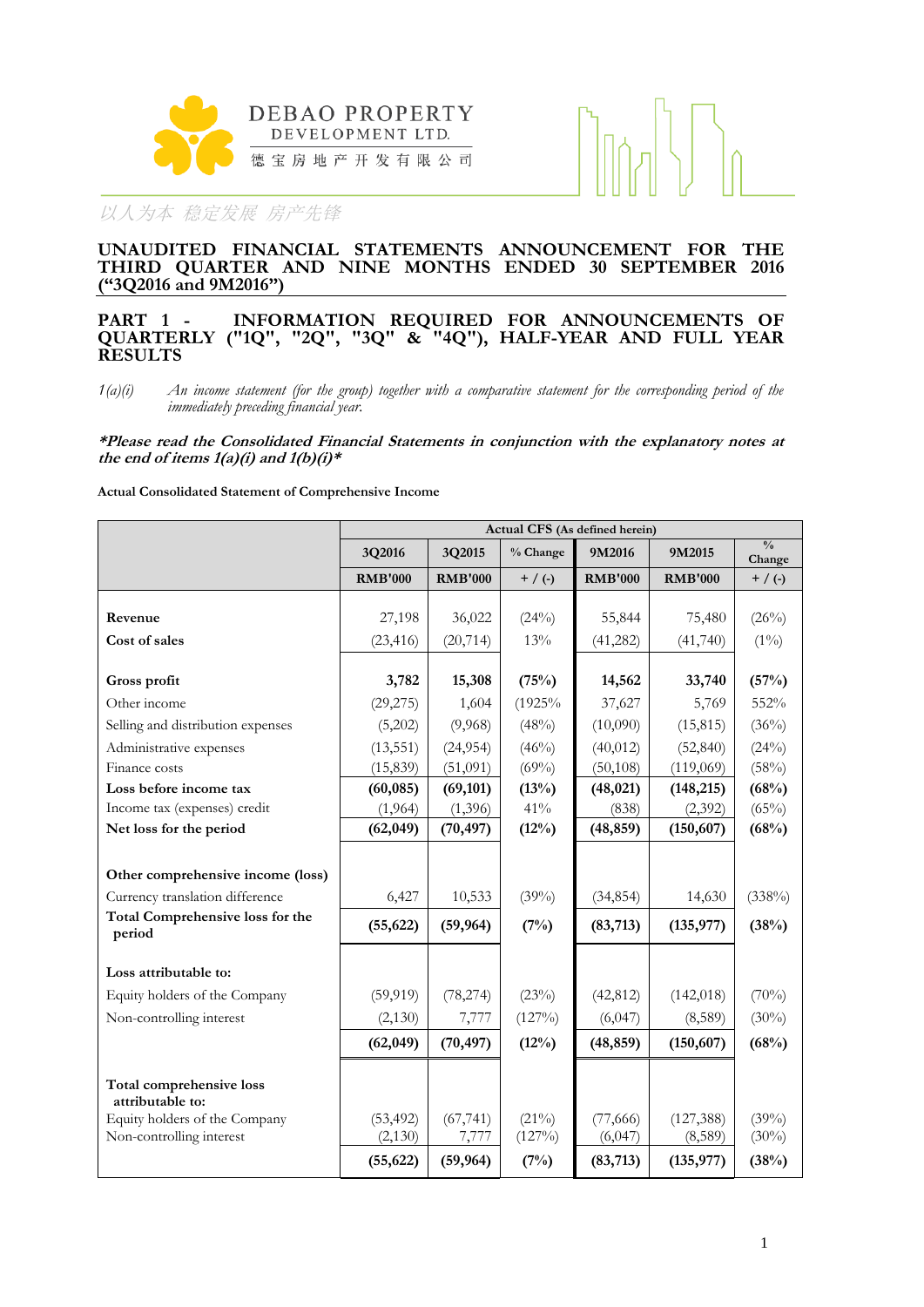



*1(a)(i) An income statement (for the group) together with a comparative statement for the corresponding period of the immediately preceding financial year (continued).*

### **Proforma Consolidated Statement of Comprehensive Income**

|                                                     | Proforma CFS (As defined herein) |                       |                   |                      |                        |                   |  |  |
|-----------------------------------------------------|----------------------------------|-----------------------|-------------------|----------------------|------------------------|-------------------|--|--|
|                                                     | 3Q2016                           | 3Q2015                | % Change          | 9M2016               | 9M2015                 | % Change          |  |  |
|                                                     | <b>RMB'000</b>                   | <b>RMB'000</b>        | $+$ / (-)         | <b>RMB'000</b>       | <b>RMB'000</b>         | $+$ / (-)         |  |  |
|                                                     |                                  |                       |                   |                      |                        |                   |  |  |
| Revenue                                             | 27,198                           | 36,022                | (24%)             | 55,844               | 75,480                 | (26%)             |  |  |
| Cost of sales                                       | (23, 266)                        | (20, 363)             | 14%               | (40, 731)            | (41, 105)              | $(1\%)$           |  |  |
| Gross profit                                        | 3,932                            | 15,659                | (75%)             | 15,113               | 34,375                 | (56%)             |  |  |
| Other income                                        | (29, 275)                        | 1,604                 | $(1925\%)$        | 37,627               | 5,769                  | 552%              |  |  |
| Selling and distribution expenses                   | (5,202)                          | (9,968)               | (48%)             | (10,090)             | (15, 815)              | (36%)             |  |  |
|                                                     |                                  |                       |                   |                      |                        |                   |  |  |
| Administrative expenses<br>Finance costs            | (13, 495)<br>(15, 839)           | (24,898)<br>(51,091)  | $(46\%)$<br>(69%) | (39, 843)            | (52, 671)<br>(119,069) | (24%)<br>(58%)    |  |  |
| Loss before income tax                              |                                  |                       |                   | (50, 108)            |                        |                   |  |  |
| Income tax (expenses) credit                        | (59, 879)<br>(2,015)             | (68, 694)<br>(1, 498) | (13%<br>35%       | (47, 301)<br>(1,018) | (147, 411)<br>(2,593)  | (68%)<br>$(61\%)$ |  |  |
| Net loss for the period                             | (61, 894)                        | (70, 192)             | (12%)             | (48, 319)            | (150, 004)             | (68%)             |  |  |
|                                                     |                                  |                       |                   |                      |                        |                   |  |  |
| Other comprehensive income (loss)                   |                                  |                       |                   |                      |                        |                   |  |  |
| Currency translation difference                     | 6,427                            | 10,533                | (39%)             | (34, 854)            | 14,630                 | (338%)            |  |  |
| <b>Total Comprehensive loss for the</b><br>period   | (55, 467)                        | (59, 659)             | (7%)              | (83, 173)            | (135, 374)             | (39%)             |  |  |
|                                                     |                                  |                       |                   |                      |                        |                   |  |  |
| Loss attributable to:                               |                                  |                       |                   |                      |                        |                   |  |  |
| Equity holders of the Company                       | (59,764)                         | (77,969)              | (23%)             | (42, 272)            | (141, 415)             | (70%)             |  |  |
| Non-controlling interest                            | (2,130)                          | 7,777                 | (127%)            | (6,047)              | (8,589)                | $(30\%)$          |  |  |
|                                                     | (61, 894)                        | (70, 192)             | (12%)             | (48, 319)            | (150, 004)             | (68%)             |  |  |
| <b>Total comprehensive loss</b><br>attributable to: |                                  |                       |                   |                      |                        |                   |  |  |
| Equity holders of the Company                       | (53, 337)                        | (67, 436)             | $(21\%)$          | (77, 126)            | (126, 785)             | $(39\%)$          |  |  |
| Non-controlling interest                            | (2, 130)                         | 7,777                 | (127%)            | (6,047)              | (8,589)                | $(30\%)$          |  |  |
|                                                     | (55, 467)                        | (59, 659)             | (7%)              | (83, 173)            | (135, 374)             | (39%)             |  |  |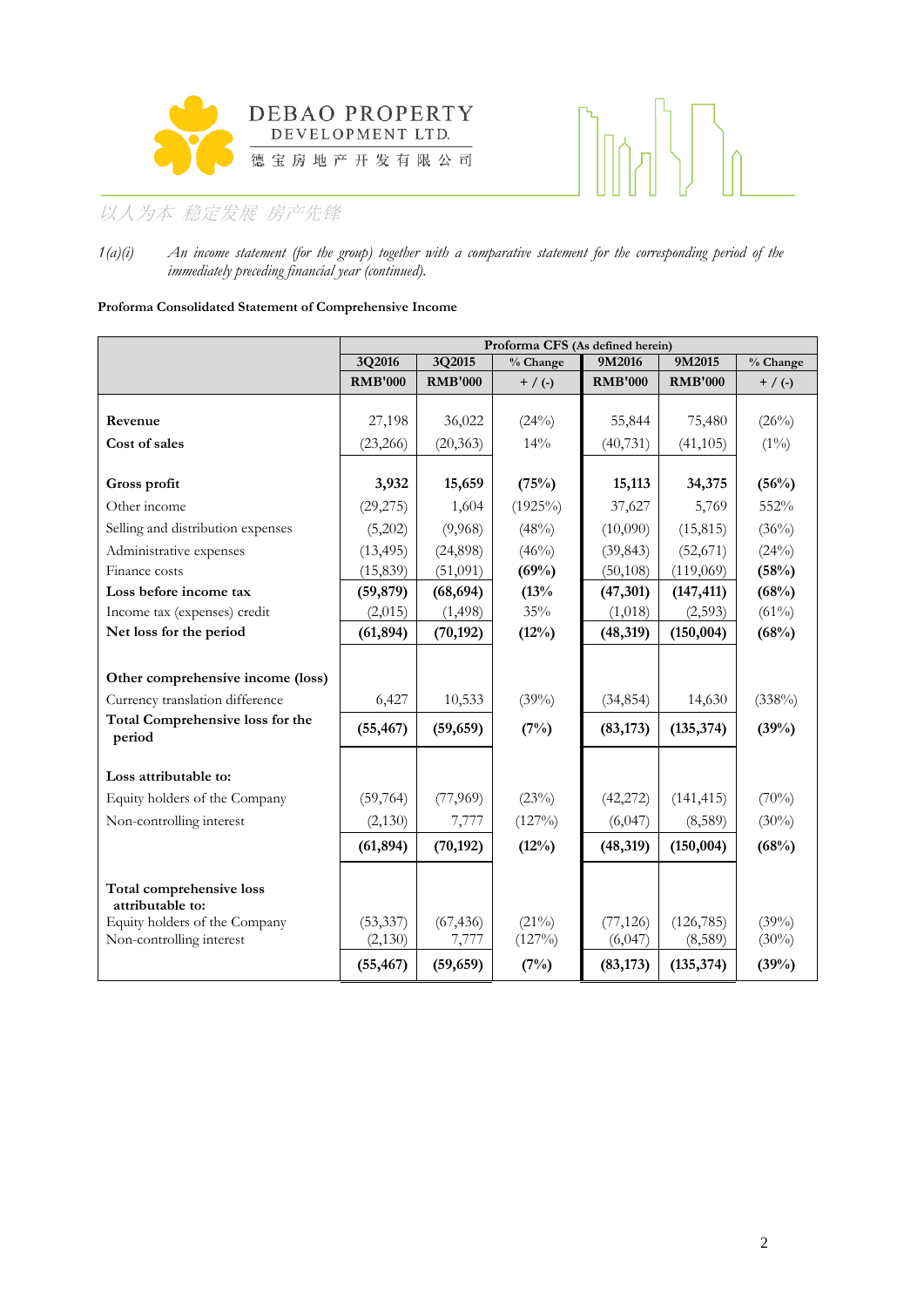



### Explanatory Notes:

As a result of the restructuring exercise of our Company and its subsidiaries (the "**Group**") (the "**Restructuring Exercise**") for the purpose of the Company's listing on the SGX-ST (the "**Invitation**"), common control over our operating subsidiaries in the People's Republic of China ("**PRC**") by our shareholders prior to the Invitation could not be established from the start of 1 January 2006 due to changes in legal ownership of our operating subsidiaries.

Please refer to the section titled "*Restructuring Exercise*" in our Prospectus dated 31 March 2010 (the "**Prospectus**") for more details on the Restructuring Exercise.

The application of the purchase method under the Singapore Financial Reporting Standards 103 (the "**SFRS 103**") for the acquisition of the PRC subsidiaries by our Group requires, *inter alia*, the development properties and property held for sale by the respective PRC subsidiary to be recorded at fair value at the respective dates of acquisition by our Group.

As a result, our gross profits and earnings for the third quarter and nine months ended 30 September 2015 ("**3Q2015** and **9M2015**") and for the third quarter and nine months ended 30 September 2016 ("**3Q2016** and **9M2016**"), as well as future financial periods/years based on the Actual Consolidated Financial Statements (as defined in the Prospectus) would be lower than those that would be prepared under the Proforma Consolidated Financial Statements (as defined in the Prospectus).

Please refer to the risk factor titled "*Our gross profits and earnings for FY2009 and future financial periods/years*  based on the Actual Consolidated Financial Statements would be lower than those that would be prepared under the *Proforma Consolidated Financial Statements mainly due to fair value adjustments to our future cost of property development sales in the Actual Consolidated Financial Statements as a result of application of Singapore Financial Reporting Standards 103 – Business Combinations ("SFRS 103")*" in our Prospectus for more details.

Accordingly, besides the unaudited consolidated financial statements for 3Q2015, 9M2015, 3Q2016 and 9M2016 (the "**Actual Consolidated Financial Statements**" or "**Actual CFS**"), our Company had also prepared the proforma consolidated financial statements for 3Q2015, 9M2015, 3Q2016 and 9M2016 (the "**Proforma Consolidated Financial Statements**" or "**Proforma CFS**") **for illustrative purposes only**, based on certain assumptions and after making certain adjustments to show what the financial results of our Group would have been, if it had been in place since 1 January 2006.

Notwithstanding the above, such notional accounting adjustments (the **"Notional Adjustment"**) have no bearing on the operating cash flow or the cash position of our Group.

*<sup>1(</sup>a)(i) An income statement (for the group) together with a comparative statement for the corresponding period of the immediately preceding financial year (continued).*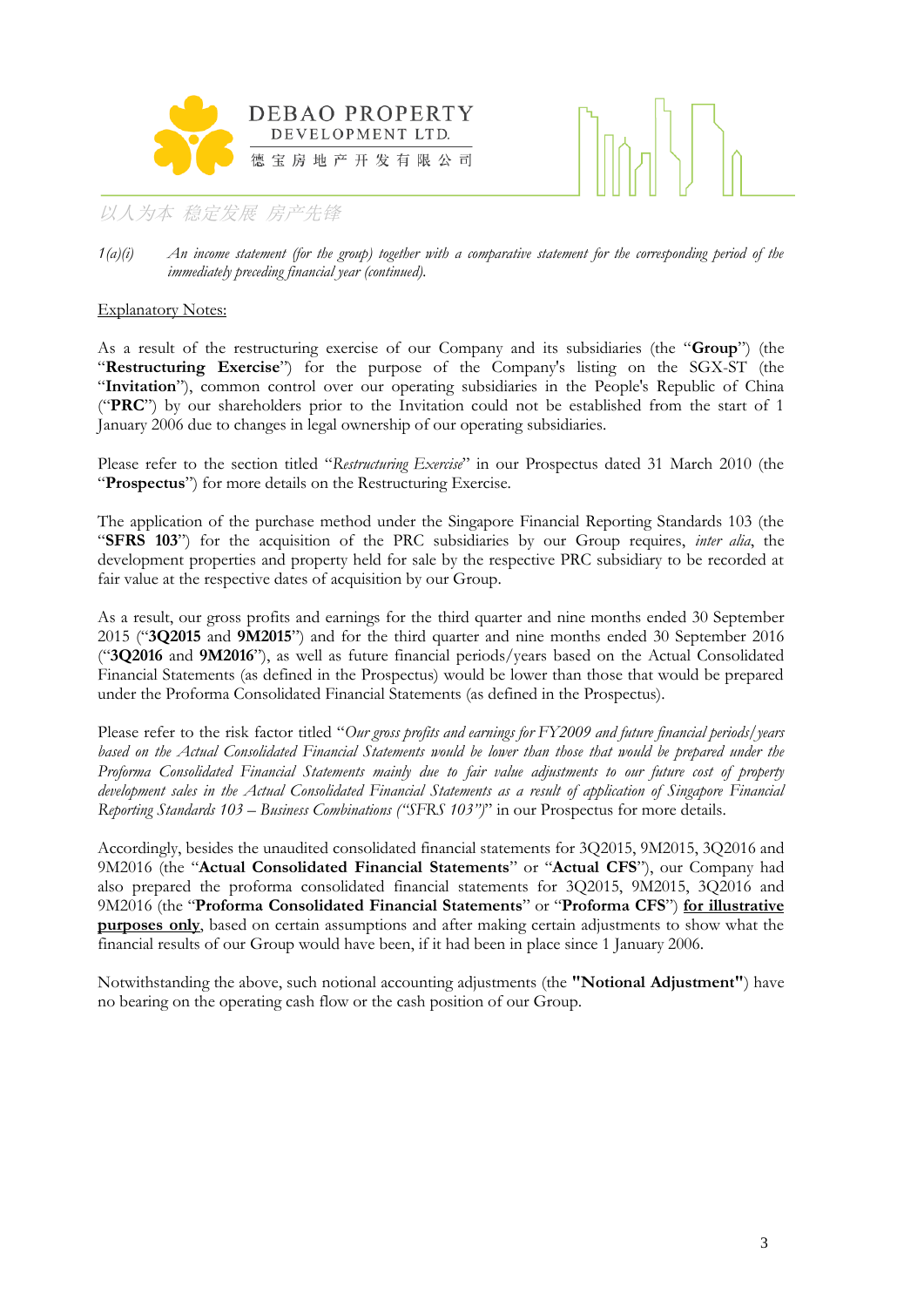

# 

# 以人为本 稳定发展 房产先锋

# *1(a)(ii) Profit before income tax is arrived at after charging/(crediting):-*

|                      |                | Actual Consolidated Statement of Comprehensive Income |            |                |                |            |  |  |  |  |
|----------------------|----------------|-------------------------------------------------------|------------|----------------|----------------|------------|--|--|--|--|
|                      | 3Q2016         | 3Q2015                                                | $%$ Change | 9M2016         | 9M2015         | $%$ Change |  |  |  |  |
|                      | <b>RMB'000</b> | <b>RMB'000</b>                                        | $+$ / (-)  | <b>RMB'000</b> | <b>RMB'000</b> | $+$ / (-)  |  |  |  |  |
| Depreciation         | 463            | 736                                                   | (37%)      | 2,122          | 2,225          | (5%)       |  |  |  |  |
| Amortisation         | 56             | 55                                                    | $2\%$      | 167            | 166            | $1\%$      |  |  |  |  |
| Interest expense     | 15,839         | 51,091                                                | $(69\%)$   | 50,108         | 119,069        | (58%)      |  |  |  |  |
| Interest income      | (3,091)        | (449)                                                 | 588%       | (5, 567)       | (4,614)        | $21\%$     |  |  |  |  |
| Exchange loss (gain) | 33,157         | -                                                     | $100\%$    | (31, 152)      | -              | $100\%$    |  |  |  |  |

|                      | Proforma Consolidated Statement of Comprehensive Income |                |            |                |                |            |  |  |  |
|----------------------|---------------------------------------------------------|----------------|------------|----------------|----------------|------------|--|--|--|
|                      | 3Q2016                                                  | 3Q2015         | $%$ Change | 9M2016         | 9M2015         | $%$ Change |  |  |  |
|                      | <b>RMB'000</b>                                          | <b>RMB'000</b> | $+$ / (-)  | <b>RMB'000</b> | <b>RMB'000</b> | $+$ / (-)  |  |  |  |
| Depreciation         | 407                                                     | 680            | $(40\%)$   | 1,953          | 2,056          | (5%)       |  |  |  |
| Amortisation         | 56                                                      | 55             | $2\%$      | 167            | 166            | $1\%$      |  |  |  |
| Interest expense     | 15,839                                                  | 51,091         | $(69\%)$   | 50,108         | 119,069        | (58%)      |  |  |  |
| Interest income      | (3,091)                                                 | (449)          | 588%       | (5, 567)       | (4,614)        | $21\%$     |  |  |  |
| Exchange loss (gain) | 33,157                                                  | -              | $100\%$    | (31, 152)      | ۰              | 100%       |  |  |  |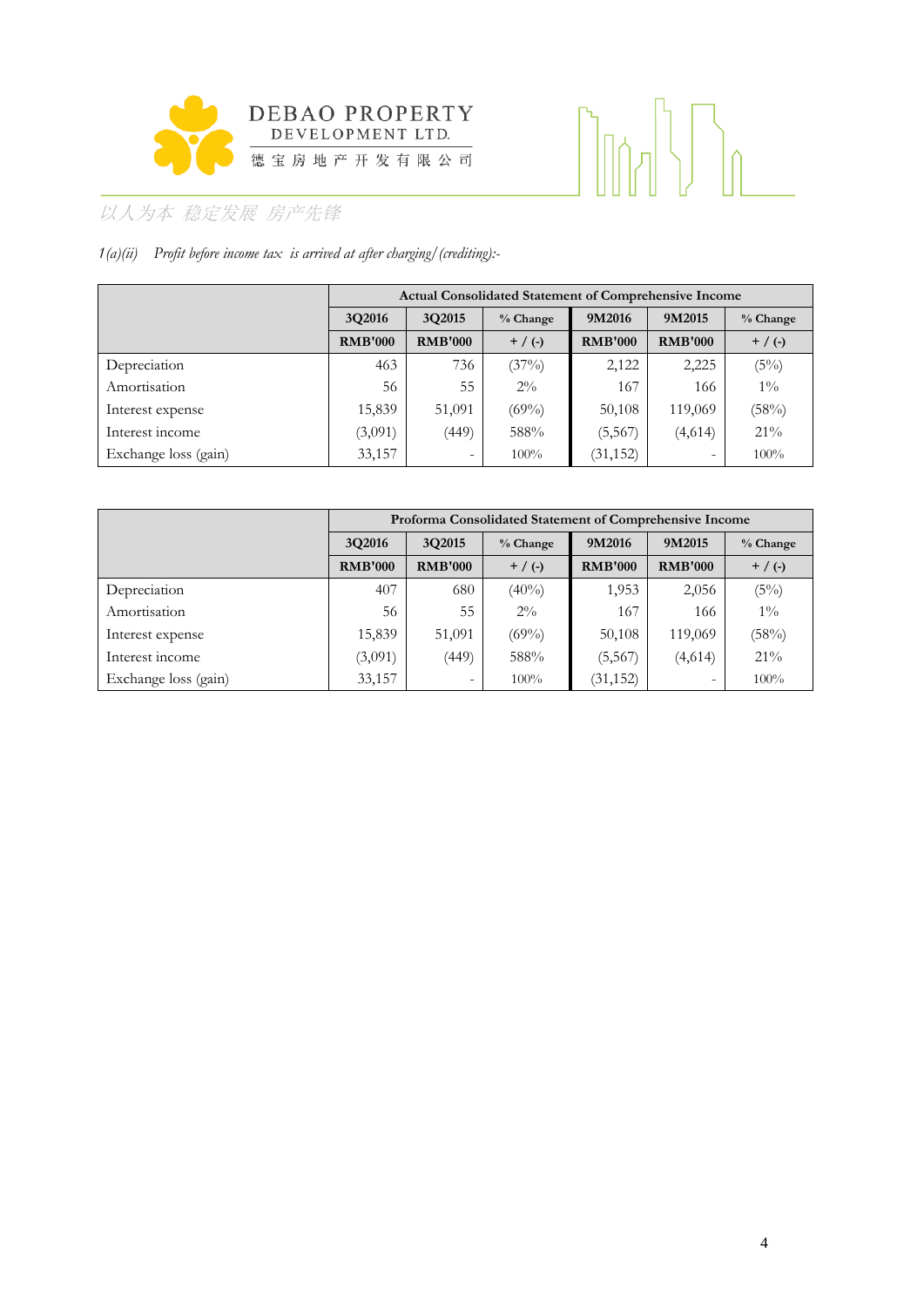



### *1(b)(i) A balance sheet (for the issuer and group) together with a comparative statement as at the end of the immediately preceding financial year.*

### **Statements of Financial Position**

|                                                          |                   | Group          | Company        |                |                          |                          |
|----------------------------------------------------------|-------------------|----------------|----------------|----------------|--------------------------|--------------------------|
|                                                          | <b>Actual CFS</b> |                | Proforma CFS   |                | <b>Actual CFS</b>        |                          |
|                                                          | 30.9.2016         | 31.12.2015     | 30.9.2016      | 31.12.2015     | 30.9.2016                | 31.12.2015               |
|                                                          | <b>RMB'000</b>    | <b>RMB'000</b> | <b>RMB'000</b> | <b>RMB'000</b> | <b>RMB'000</b>           | <b>RMB'000</b>           |
| <b>ASSETS</b>                                            |                   |                |                |                |                          |                          |
| <b>Current assets</b>                                    |                   |                |                |                |                          |                          |
| Cash and bank equivalents                                | 138,896           | 177,424        | 138,896        | 177,424        | 39                       | 37                       |
| Restricted cash and cash equivalents                     | 364,650           | 401,751        | 364,650        | 401,751        |                          |                          |
| Trade and other receivables                              | 342,955           | 380,012        | 342,955        | 380,012        | $\overline{a}$           |                          |
| Amount due from related parties<br>Due from subsidiaries | 8,542             | 7,064          | 8,542          | 7,064          | 644,831                  | 610,154                  |
| Amount due from customers for contract work              | 590               | 590            | 590            | 590            |                          |                          |
| Inventories                                              | 262               | 262            | 262            | 262            |                          |                          |
| Property held for sales                                  | 453,291           | 459,610        | 444,348        | 450,413        |                          |                          |
| Development properties                                   | 2,671,909         | 2,005,554      | 2,414,286      | 1,747,634      |                          |                          |
| Prepaid land use right                                   | 223               | 223            | 223            | 223            |                          |                          |
| Asset held for sales                                     | 35,000            | 35,000         | 35,000         | 35,000         |                          |                          |
| Dividends receivable                                     |                   |                |                |                | 22,942                   | 21,572                   |
| Total current assets                                     | 4,016,318         | 3,467,490      | 3,749,752      | 3,200,373      | 667,812                  | 631,763                  |
|                                                          |                   |                |                |                |                          |                          |
| <b>Non-current Assets</b><br>Prepaid land use right      | 4,420             | 4,587          | 4,420          | 4,587          |                          |                          |
| Property, plant and equipment                            | 21,784            | 22,838         | 18,850         | 19,735         |                          |                          |
| Investment properties                                    | 2,440,462         | 2,441,955      | 2,440,462      | 2,441,955      |                          |                          |
| Joint Venture                                            | 25,618            | 17,462         | 25,618         | 17,462         |                          |                          |
| Trade and other receivables                              | 213,522           | 156,135        | 213,522        | 156,135        |                          |                          |
| Investment in subsidiaries                               |                   |                |                |                | 1,815                    | 1,815                    |
| Other investment                                         | 1,300             | 1,800          | 1,300          | 1,800          |                          |                          |
| Deferred tax assets                                      | 10,223            | 10,223         | 10,223         | 10,223         |                          |                          |
| Goodwill                                                 | 4,192             | 4,192          | 4,192          | 4,192          |                          |                          |
| Total non-current assets                                 | 2,721,521         | 2,658,692      | 2,718,587      | 2,655,589      | 1,815                    | 1,815                    |
| Total assets                                             | 6,737,839         | 6,126,182      | 6,468,339      | 5,855,962      | 669,627                  | 633,578                  |
|                                                          |                   |                |                |                |                          |                          |
| LIABILITIES AND SHAREHOLDERS'<br><b>EQUITY</b>           |                   |                |                |                |                          |                          |
| <b>Current liabilities</b>                               |                   |                |                |                |                          |                          |
| Bank and other loans                                     | 1,871,325         | 1,356,615      | 1,871,325      | 1,356,615      |                          |                          |
| Trade and other payables                                 | 1,561,366         | 1,239,120      | 1,561,366      | 1,239,120      | 332                      | 694                      |
| Long term payable-current portion                        | 22,297            | 22,297         | 22,297         | 22,297         |                          |                          |
| Amount due to related parties                            | 34,724            | 36,887         | 34,724         | 36,887         |                          |                          |
| Due to subsidiaries                                      |                   |                |                |                | 50,542                   | 47,500                   |
| Tax payables                                             | 75.783            | 78.623         | 75.783         | 78.623         |                          |                          |
| Total current liabilities                                | 3,565,495         | 2,733,542      | 3,565,495      | 2,733,542      | 50,874                   | 48,194                   |
| Non-current liabilities                                  |                   |                |                |                |                          |                          |
| Bank and other loans                                     | 1,211,918         | 1,339,036      | 1,211,918      | 1,339,036      |                          |                          |
| Trade and other payables                                 | 149,992           | 156,158        | 149,992        | 156,158        |                          |                          |
| Deferred tax liabilities                                 | 396,664           | 399,239        | 330,635        | 333,044        |                          |                          |
| Total non-current liabilities                            | 1,758,574         | 1,894,433      | 1,692,545      | 1,828,238      | $\overline{\phantom{0}}$ | $\overline{\phantom{a}}$ |
| Shareholders' equity                                     | 1,413,784         | 1,498,207      | 1,210,299      | 1,294,182      | 618,753                  | 585,384                  |
|                                                          |                   |                |                |                |                          |                          |
| Total liabilities and Shareholders' equity               | 6,737,839         | 6,126,182      | 6,468,339      | 5,855,962      | 669,627                  | 633,578                  |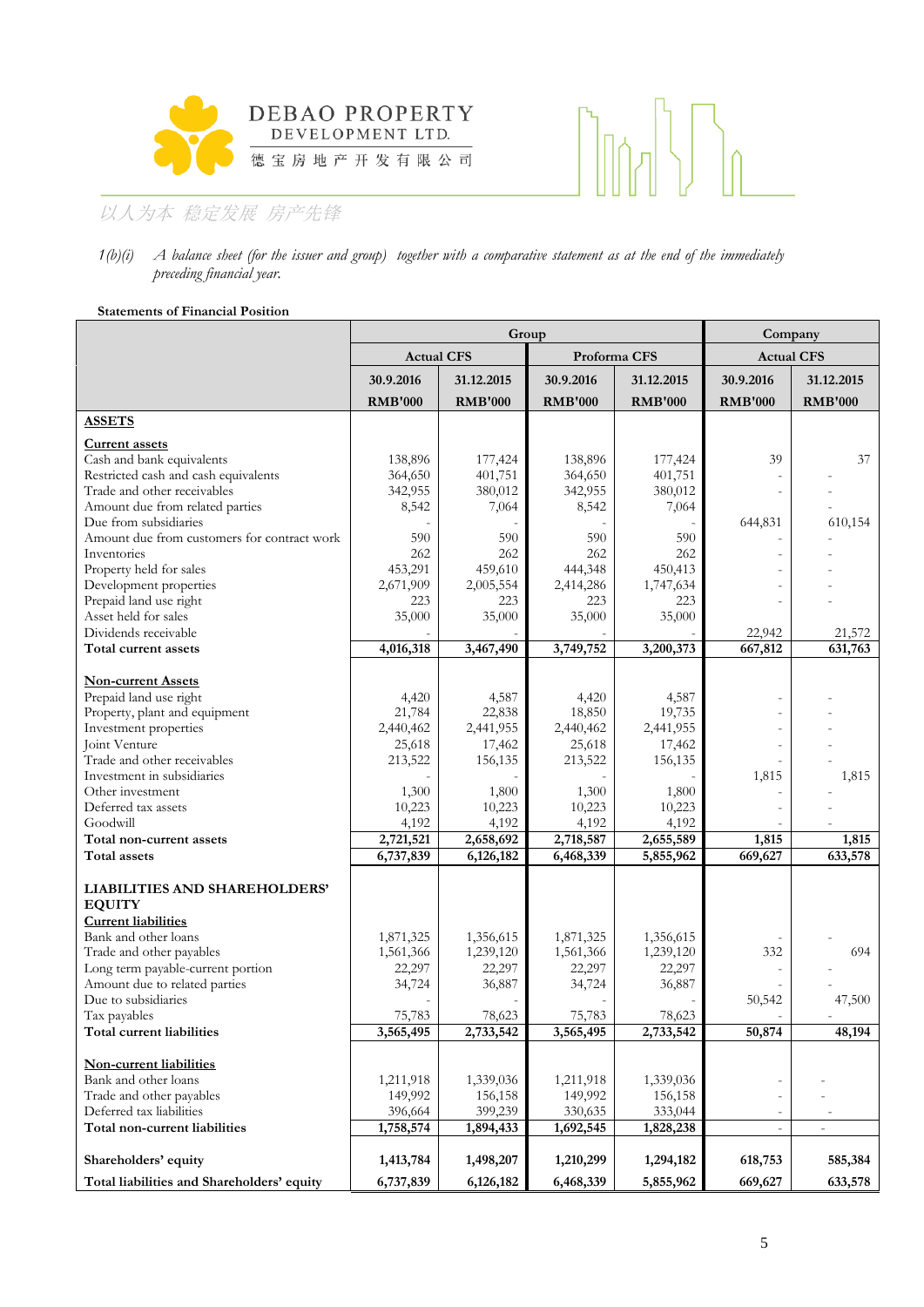



*1(b)(i) A balance sheet (for the issuer and group) together with a comparative statement as at the end of the immediately preceding financial year (continued).*

### Explanatory Notes :

The main differences in the balance sheet between the Actual Consolidated Financial Statements and the unaudited Proforma Consolidated Financial Statements relate to (i) the recording of the attributed fair values of certain assets (such as property held for sales, and development properties as well as the associated tax effect on fair value these tangible assets) as at the respective dates of legal completion of the acquisitions of each PRC subsidiary as the book values of these assets in the Actual Consolidated Financial Statements, as compared with the unaudited Proforma Consolidated Financial Statements where the corresponding values of these assets were based on the historical purchase costs of the respective assets by the PRC subsidiaries; and (ii) the impact of the different comprehensive income statements between Actual Consolidated Financial Statements and the unaudited Proforma Consolidated Financial Statements as mentioned in the preceding section. Please refer to item  $1(a)(i)$  Explanatory Notes for more details.

The Group reviewed and assessed the classification of the Group's investment in joint arrangements in accordance with the requirements of FRS 111. The Group concluded that investment in Jin Long Garden, which was classified as a jointly controlled operation under FRS 31 and was previously accounted using the equity method, should be accounted to recognise its assets (including its share of any assets jointly held), its liabilities (including its share of any liabilities incurred jointly), its revenue (including its share of revenue from the sale of the output by the joint operation) and its expenses (including its share of any expenses incurred jointly)(Details please refer to the Company's announcement dated on 2 April 2015).

The restatement do not have any effect on the Group's net assets and profit after tax as previously announced in the 3Q2016 and 9M2016 Results Announcement.

*1(b)(ii) Aggregate amount of group's borrowings and debt securities* 

|                                             | Group (Actual CFS) |                |
|---------------------------------------------|--------------------|----------------|
|                                             | 30.9.2016          | 31.12.2015     |
|                                             | <b>RMB'000</b>     | <b>RMB'000</b> |
| Amount repayable in one year on less, or on |                    |                |
| demand:-                                    |                    |                |
| Secured (a)                                 | 1,851,046          | 1,333,336      |
| Unsecured (b)                               | 20,279             | 23,279         |
| Sub-total (1)                               | 1,871,325          | 1,356,615      |
| Amount repayable after one year             |                    |                |
| Secured (a)                                 | 1,211,918          | 1,339,036      |
| Sub-total $(2)$                             | 1,211,918          | 1,339,036      |
|                                             |                    |                |
| Total debt $(1)+(2)$                        | 3,083,243          | 2,695,651      |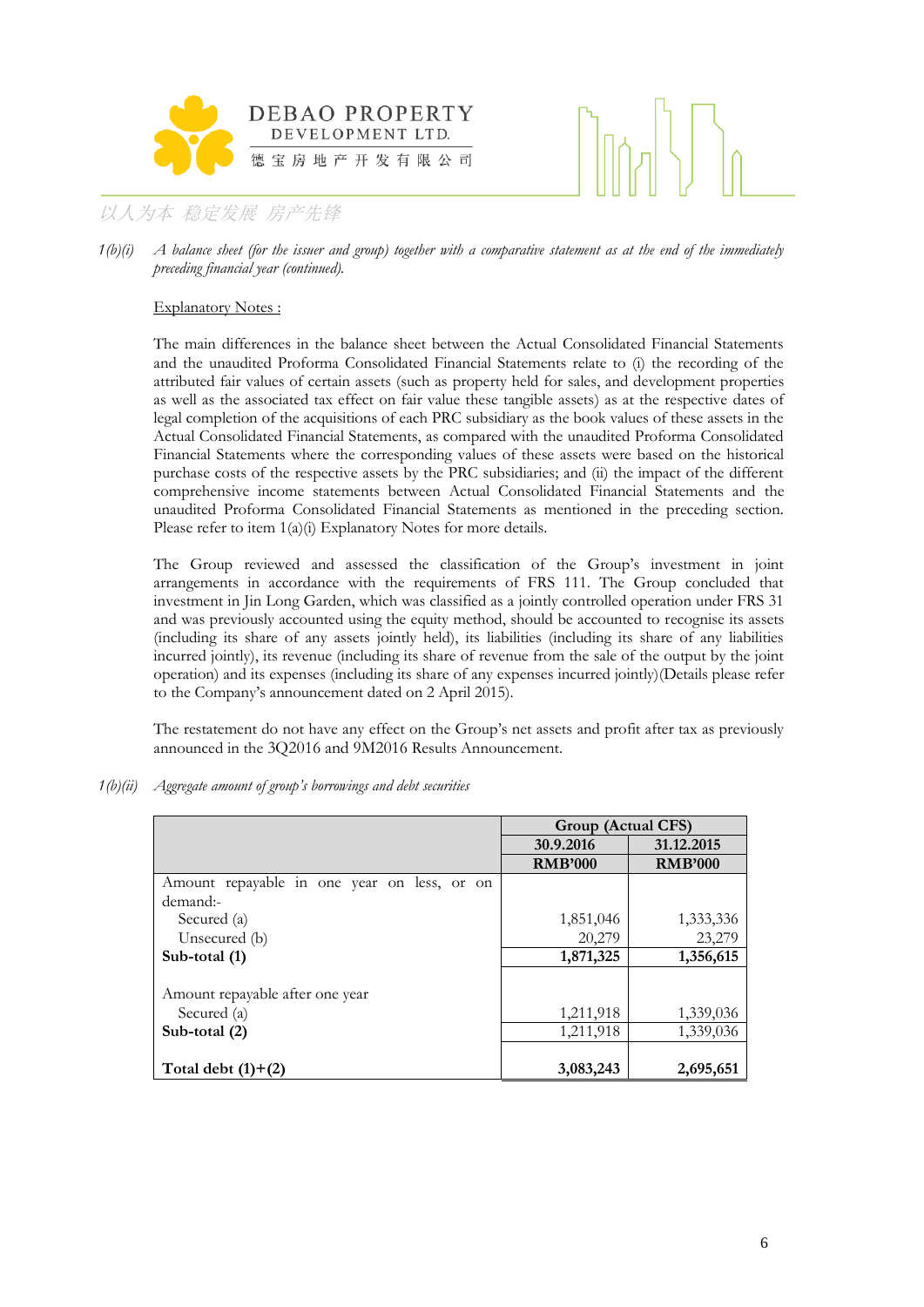

### *1(b)(ii) Aggregate amount of group's borrowings and debt securities (continued)*

### Explanatory Notes:

### **Bank loans**

(a) Bank loans amounting to RMB12,481,000 (2015: RMB15,098,000) with an interest rate of 6.55% (2015: 6.55%) per annum are repayable from the second half year of 2016 to 2019 and were secured by certain investment properties and land use rights as well as guaranteed by certain directors of the Group. The current portion of these loans amounted to RMB3,683,000 (2015: RMB3,517,000) and are repayable in twelve (12) months, while the non-current portion of these loans amounted to RMB8,798,000 (2015: RMB11,581,000).

Bank loan amounting to RMB 209,400,000 (2015: RMB209,350,000) with an interest rate of 4.35% to 6.80% (2015: 5.35%) per annum, are repayable in 2017, secured by certain land use rights and property of the Group and restricted cash and cash equivalents of RMB 120,000,000.

Bank loan amounting to RMB100,000,000 (2015: RMB100,000,000) with an interest rate of 5.66% (2015: 7%) per annum, are repayable in 2017 or repayable upon demand and were secured by certain land use rights of the Group.

Bank loan amounting to RMB69,000,000 (2015: RMB69,300,000) with an interest rate of 5.66% (2015: 6.72% to 7%) per annum, are repayable in 2017, secured by land use rights and investment properties of the Group.

Bank loan amounting to RMB16,000,000 (2015: RMB38,000,000) with an interest rate of 5.66% (2015: 7%) per annum, are repayable in 2017, secured by land use rights and investment property of the Group, as well as guaranteed by one director of the Group.

Bank loan amounting to RMB84,000,000 (2015: RMB85,000,000) bears an interest rate of 5.66% (2015: 7%) per annum, are repayable in 2017, secured by land use rights of the Group, as well as guaranteed by one director of the Group.

Bank loan amounting to RMB29,800,000 (2015: RMB25,000,000) bears an interest rate of 5.0% to 5.18% (2015: 7.04%) per annum, are repayable in 2017, secured by investment property of the Group.

Bank loan amounting to RMB48,000,000 (2015: RMB24,000,000) bears an interest rate of 4.35%(2015: 8.5%) per annum, are repayable in 2017, secured by property held for sales and restricted cash and cash equivalents of RMB24,000,000, and guaranteed by other subsidiaries of the Group.

Bank loan amounting to RMB171,390,000 (2015: RMB208,779,000) bears an interest rate of 3.16% to 3.25% (2015: 3.15% to 3.25%) per annum, are repayable in 2017, secured by restricted cash and cash equivalents of RMB190,650,000.

Bank loan amounting to RMB32,500,000 (2015: RMB32,600,000) bears an interest rate of 5.22% (2015: 5.61% to 5.87%) per annum, are repayable in year-end 2016 and 2017, secured by land use rights of the Group.

Bank loan amounting to RMB49,820,000 (2015: RMB50,000,000) bears an interest rate of 4.79% to 6.09% (2015: 5.87%) per annum, are repayable in 2017, secured by investment property of the Group.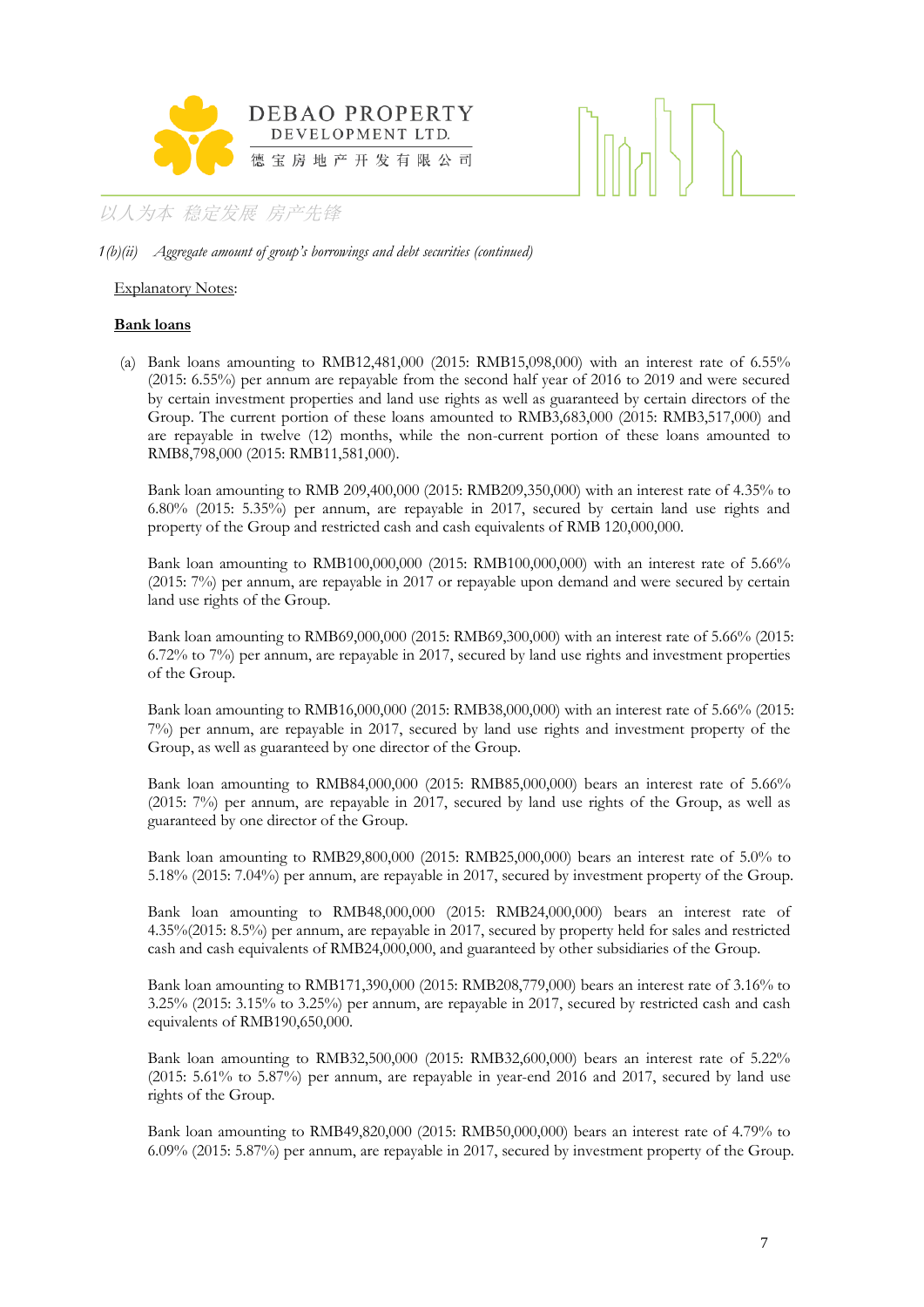



### *1(b)(ii) Aggregate amount of group's borrowings and debt securities (continue)*

Bank loan amounting to RMB104,000,000 (2015: RMB80,000,000) bears an interest rate of 4.35 to 5.22%(2015: 6.75%) per annum, are repayable in 2017, secured by land use rights of the Group and restricted cash and cash equivalents of RMB30,000,000.

New loan raised in 3Q2016 amounting to RMB9,900,000 bears an interest rate of 5.30% per annum, are repayable in 2017, secured by secured by investment property of the Group.

### **Other loans(secured)**

(a) Loans raised together with a contractor for a total of RMB112,591,000 (2015: RMB116,574,000) with an interest rates ranging from prime rate to  $5.66\%$ , repayable within one (1) to ten (10) years, secured by certain land use rights and an investment property of the Group as well as guaranteed by a director of the Group. RMB82,620,000 (2015: RMB98,369,000) has been advanced to the Group. The loans are repayable on demand.

Other loan amounting to Nil (2015: RMB60,000,000) with an effective interest rate of approximately 15.80% (2015: 15.80%) per annum, has been repaid in 2016,, secured by land use rights of the Group and guaranteed by a director of the Group.

Other loan amounting to Nil (2015: RMB49,200,000) with an effective interest rate of approximately 14.54% (2015: 14.54%) per annum, has been repaid in 2016, secured by property held for sales of the Group.

Other loan amounting to RMB384,000,000 (2015: RMB384,000,000) with an effective interest rate of approximately 12.70% (2015: 12.70%) per annum, repayable from 2016 to 2017, secured by land use rights and property under development of the Group. The current portion of these loans amounted to RMB313,560,000 (2015: RMB54,859,000) are repayable in twelve (12) months, while the noncurrent portion of these loans amounted to RMB70,440,000 (2015: RMB329,141,000).

Other loan amounting to RMB333,561,000 (2015: RMB324,736,000) with an effective interest rate of approximately 15% (2015: 15%) per annum, repayable in 2017, secured by a director of the Group and his shares in the Company (details please refer to our corporate announcement dated 8 April 2014).

Other loan amounting to RMB29,270,000 (2015: RMB29,520,000) with an effective interest rate of 24% (2015: 36%) per annum, are repayable in 2017, guaranteed by other subsidiary of the Group.

Other loan amounting to RMB154,000,000 (2015: RMB220,000,000) with an effective interest rate of approximately 14% per annum, repayable from the second half year of 2015 to 2018, secured by land use rights and investment property of the Group. The current portion of these loans amounted to RMB22,000,000(2015: RMB66,000,000) are repayable in twelve (12) months, while the non-current portion of these loans amounted to RMB132,000,000(2015: RMB154,000,000).

Other loan amounting to RMB44,542,000(2015: RMB49,842,000) with an effective interest rate of 24%(2015: 24%) per annum, are repayable in 2017, guaranteed by other subsidiary of the Group.

Other loan raised amounting to RMB533,696,000(2015: RMB519,578,000) with an effective interest rate of approximately 10% per annum, repayable in 2020, secured by other subsidiaries of the Group, as well as guaranteed by one director of the Group.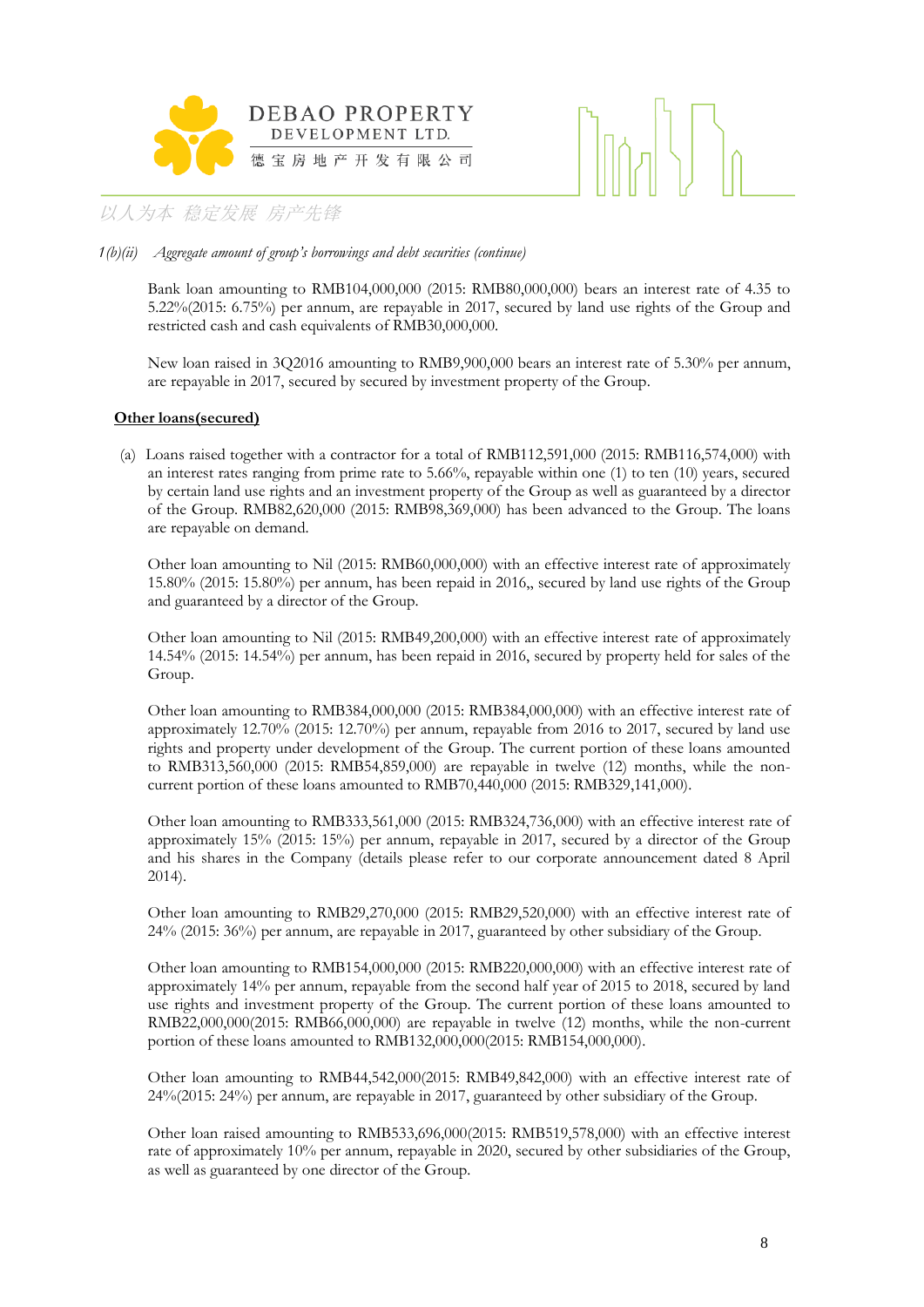



### *1(b)(ii) Aggregate amount of group's borrowings and debt securities (continue)*

Other loan raised in 2Q2016 amounting to RMB466,984,000 with an effective interest rate of approximately 10% per annum, repayable in 2021, secured by other subsidiaries of the Group, as well as guaranteed by one director of the Group.

Other loan raised in 3Q2016 amounting to RMB40,000,000 with an interest rate of 26.4% per annum, are repayable in 2017, secured by development properties of the Group

Other loan raised in 3Q2016 amounting to RMB58,000,000 with an interest rate of 17.4% per annum, repayable in 2017, secured by development properties of the Group

### **Other loans(unsecured)**

(b) Other loan amounting to RMB18,279,000 (2015: RMB18,279,000) with an effective interest rate of 18% (2015: 18%) per annum, are repayable in the end of 2016 and unsecured.

Other loan amounting to RMB2,000,000 (2015: RMB5,000,000) with an effective interest rate of 24% per annum, are repayable in 2017 and unsecured..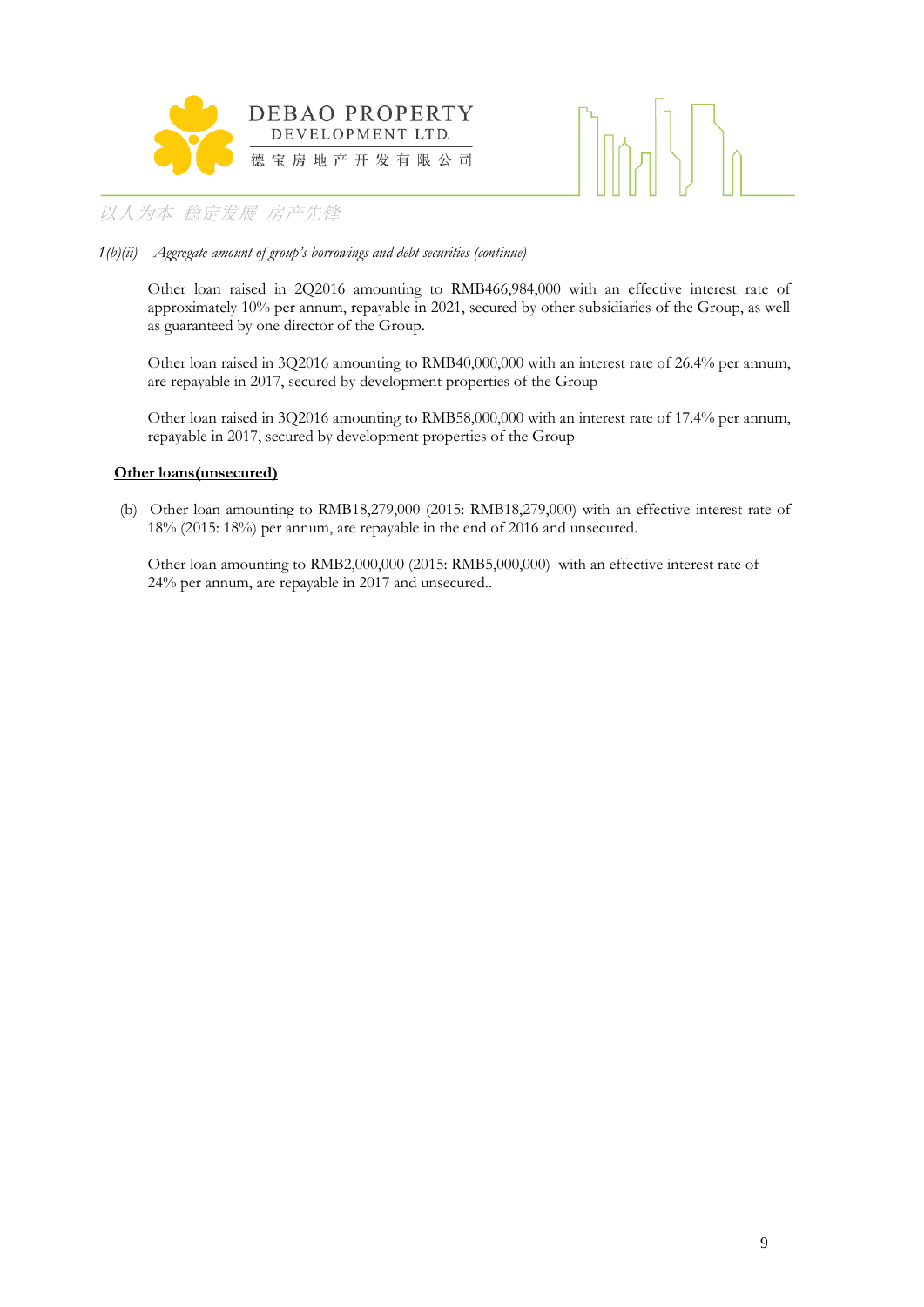

# $\bigcap_{n\in\mathbb{N}}$

# 以人为本 稳定发展 房产先锋

*1(c) A cashflow statement (for the group), together with a comparative statement for the corresponding period for the immediately preceding financial year.*

|                                                      | <b>Actual CFS</b> |                |                |                |  |  |
|------------------------------------------------------|-------------------|----------------|----------------|----------------|--|--|
|                                                      | 3Q2016            | 3Q2015         | 9M2016         | 9M2015         |  |  |
|                                                      | <b>RMB'000</b>    | <b>RMB'000</b> | <b>RMB'000</b> | <b>RMB'000</b> |  |  |
| Cash flows from operating activities                 |                   |                |                |                |  |  |
| Loss before tax                                      | (60,085)          | (69, 101)      | (48, 021)      | (148, 215)     |  |  |
| Adjustments for:                                     |                   |                |                |                |  |  |
| Depreciation and amortisation                        | 519               | 791            | 2,289          | 2,391          |  |  |
| Interest expense                                     | 15,839            | 51,091         | 50,108         | 119,069        |  |  |
| Interest income                                      | (3,091)           | (449)          | (5,567)        | (4,614)        |  |  |
| Unrealised exchange loss                             | 33,157            |                | (31, 152)      |                |  |  |
| Operating loss before working capital changes        | (13, 661)         | (17, 668)      | (32, 343)      | (31, 369)      |  |  |
| Trade and other receivables                          | (37,310)          | 198,893        | (11,786)       | 121,734        |  |  |
| Development properties                               | (109,202)         | (76,307)       | (611, 923)     | (230, 440)     |  |  |
| Property held for sales                              | 5,024             | 10,248         | 6,319          | 16,572         |  |  |
| Amount due from customers for contract work          |                   | (913)          |                | 1,350          |  |  |
| Inventories                                          | 1                 | 1,390          |                | (9)            |  |  |
| Trade and other payables                             | 78,599            | 127,956        | 346,510        | 431,209        |  |  |
| Amounts due to related parties                       | (3,597)           | (88)           | (2,163)        | (17, 667)      |  |  |
| Net cash (used in) from operations                   | (80, 146)         | 243,511        | (305, 386)     | 290,467        |  |  |
| Interest paid                                        | (28, 113)         | (149, 677)     | (120, 446)     | (208, 133)     |  |  |
| Interest received                                    | 3,091             | 449            | 5,567          | 4,614          |  |  |
| Income taxes paid                                    | (3,923)           | (2,119)        | (10, 921)      | (18, 756)      |  |  |
| Net cash (used in) from operating activities         | (109, 091)        | 92,164         | (431, 186)     | 68,192         |  |  |
|                                                      |                   |                |                |                |  |  |
| Cash flows from investing activities                 |                   |                |                |                |  |  |
| Purchases of properties, plant and equipment         | (122)             |                | (1,068)        |                |  |  |
| Addition in investment property                      | (111)             | (37, 034)      | (472)          | (43, 334)      |  |  |
| Advance to joint venture                             | (356)             |                | (8, 156)       |                |  |  |
| Proceeds on disposal of investment property          | 7,080             |                | 7,080          |                |  |  |
| Disposal of other investment                         |                   |                |                | 500            |  |  |
| Net cash from (used in) investing activities         | 6,491             | (37, 034)      | (2,616)        | (42, 834)      |  |  |
|                                                      |                   |                |                |                |  |  |
| Cash flows from financing activities                 |                   |                |                |                |  |  |
| Amounts due from related parties                     | (558)             | (456)          | (1, 478)       | 2,335          |  |  |
| Fixed deposit                                        | 80,050            | (123,500)      | 37,101         | (34, 438)      |  |  |
| Dividend paid                                        |                   |                |                | (12,061)       |  |  |
| Proceeds from bank and other loans                   | 114,900           | 824,570        | 697,871        | 1,269,872      |  |  |
| Repayment of bank and other loans                    | (150, 186)        | (209, 176)     | (340,709)      | (776, 394)     |  |  |
| Net cash from financing activities                   | 44,206            | 491,438        | 392,785        | 449,314        |  |  |
|                                                      |                   |                |                |                |  |  |
| Net (decrease) increase in cash and cash equivalents | (58, 394)         | 546,568        | (41, 017)      | 474,672        |  |  |
| Cash and cash equivalents at the beginning of the    |                   |                |                |                |  |  |
| periods                                              | 203,230           | 68,274         | 177,424        | 140,322        |  |  |
| Effects of exchange rate changes on the balance of   |                   |                |                |                |  |  |
| cash held in foreign currency                        | (5,940)           | 89             | 2,489          | (63)           |  |  |
| Cash and cash equivalents at the end of the periods  | 138,896           | 614,931        | 138,896        | 614,931        |  |  |
|                                                      |                   |                |                |                |  |  |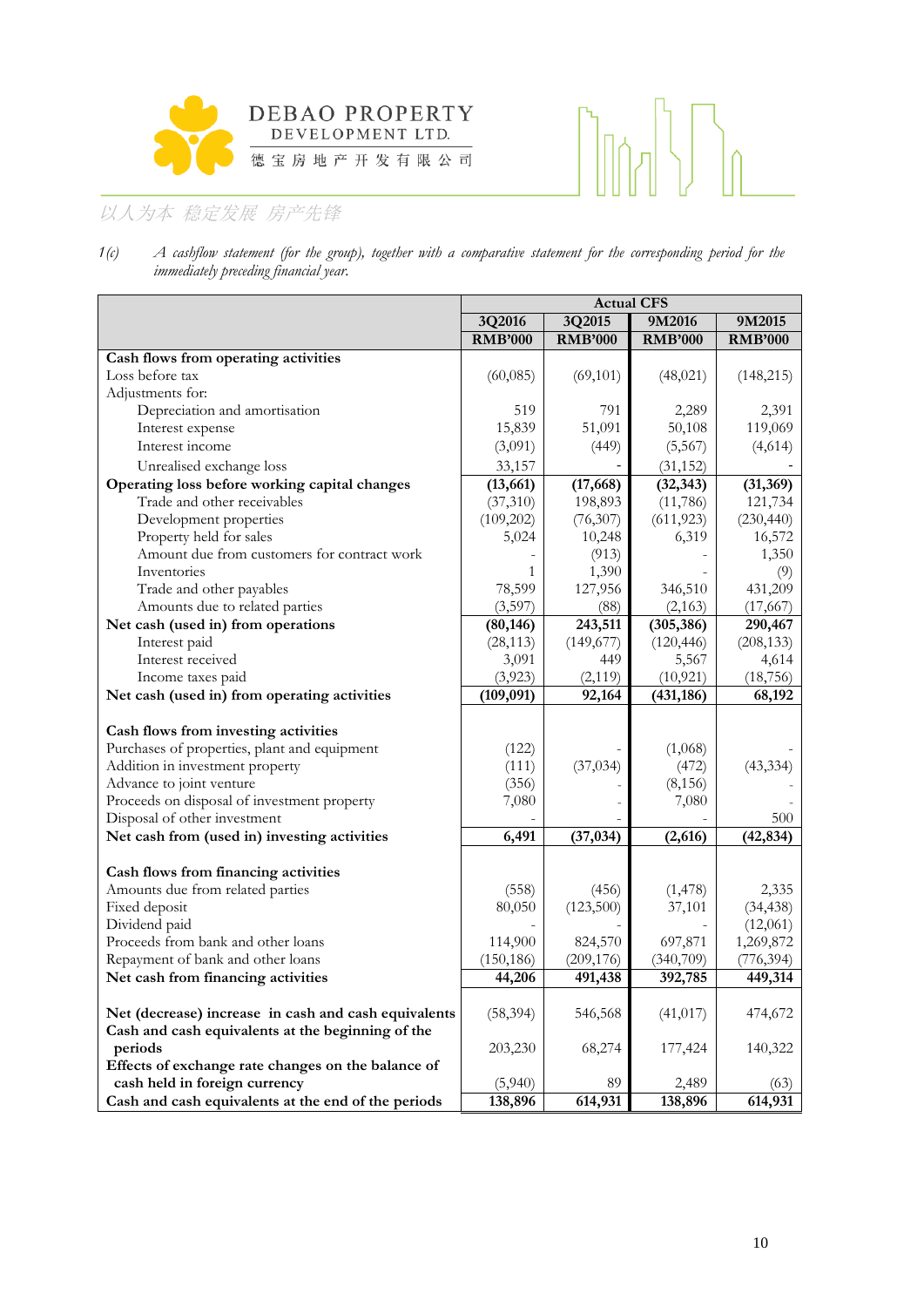



*1(c) A cashflow statement (for the group), together with a comparative statement for the corresponding period for the immediately preceding financial year (continued).*

|                                                           | Proforma CFS   |                |                |                |  |  |  |
|-----------------------------------------------------------|----------------|----------------|----------------|----------------|--|--|--|
|                                                           | 3Q2016         | 3Q2015         | 9M2016         | 9M2015         |  |  |  |
|                                                           | <b>RMB'000</b> | <b>RMB'000</b> | <b>RMB'000</b> | <b>RMB'000</b> |  |  |  |
| Cash flows from operating activities                      |                |                |                |                |  |  |  |
| Loss before tax                                           | (59, 879)      | (68, 694)      | (47,301)       | (147, 411)     |  |  |  |
| Adjustments for:                                          |                |                |                |                |  |  |  |
| Depreciation and amortisation                             | 463            | 735            | 2,120          | 2,222          |  |  |  |
| Interest expense                                          | 15,839         | 51,091         | 50,108         | 119,069        |  |  |  |
| Interest income                                           | (3,091)        | (449)          | (5, 567)       | (4,614)        |  |  |  |
| Unrealised exchange loss                                  | 33,157         |                | (31, 152)      |                |  |  |  |
| Operating (loss) profit before working capital changes    | (13, 511)      | (17, 317)      | (31, 792)      | (30, 734)      |  |  |  |
| Trade and other receivables                               | (37,310)       | 199,868        | (11,786)       | 121,734        |  |  |  |
| Development properties                                    | (109, 352)     | (77, 633)      | (612, 220)     | (230, 884)     |  |  |  |
| Property held for sales                                   | 5,024          | 10,248         | 6,065          | 16,381         |  |  |  |
| Amount due from customers for contract work               |                | (913)          |                | 417            |  |  |  |
| Inventories                                               | $\mathbf{1}$   | 1,390          |                | (9)            |  |  |  |
| Trade and other payables                                  | 78,599         | 127,956        | 346,510        | 431,209        |  |  |  |
| Amounts due to related parties                            | (3,597)        | (88)           | (2,163)        | (17, 667)      |  |  |  |
| Net cash (used in) from operations                        | (80, 146)      | 243,511        | (305, 386)     | 290,467        |  |  |  |
| Interest paid                                             | (28, 113)      | (149, 677)     | (120, 446)     | (208, 133)     |  |  |  |
| Interest received                                         | 3,091          | 449            | 5,567          | 4,614          |  |  |  |
| Income taxes paid                                         | (3,923)        | (2, 119)       | (10, 921)      | (18, 756)      |  |  |  |
| Net cash (used in) from operating activities              | (109, 091)     | 92,164         | (431, 186)     | 68,192         |  |  |  |
|                                                           |                |                |                |                |  |  |  |
| Cash flows from investing activities                      |                |                |                |                |  |  |  |
| Purchases of properties, plant and equipment              | (122)          |                | (1,068)        |                |  |  |  |
| Addition in investment property                           | (111)          | (37, 034)      | (472)          | (43, 334)      |  |  |  |
| Advance to joint venture                                  | (356)          |                | (8, 156)       |                |  |  |  |
| Proceeds on disposal of investment property               | 7,080          |                | 7,080          |                |  |  |  |
| Disposal of other investment                              |                |                |                | 500            |  |  |  |
| Net cash from (used in) investing activities              | 6,491          | (37, 034)      | (2,616)        | (42, 834)      |  |  |  |
|                                                           |                |                |                |                |  |  |  |
| Cash flows from financing activities                      |                |                |                |                |  |  |  |
| Amounts due from related parties                          | (558)          | (456)          | (1, 478)       | 2,335          |  |  |  |
| Fixed deposit                                             | 80,050         | (123,500)      | 37,101         | (34, 438)      |  |  |  |
| Dividend paid                                             |                |                |                | (12,061)       |  |  |  |
| Proceeds from bank and other loans                        | 114,900        | 824,570        | 697,871        | 1,269,872      |  |  |  |
| Repayment of bank and other loans                         | (150, 186)     | (209, 176)     | (340,709)      | (776, 394)     |  |  |  |
| Net cash from financing activities                        | 44,206         | 491,438        | 392,785        | 449,314        |  |  |  |
|                                                           |                |                |                |                |  |  |  |
| Net (decrease) increase in cash and cash equivalents      | (58, 394)      | 546,568        | (41, 017)      | 474,672        |  |  |  |
| Cash and cash equivalents at the beginning of the periods | 203,230        | 68,274         | 177,424        | 140,322        |  |  |  |
| Effects of exchange rate changes on the balance of        |                |                |                |                |  |  |  |
| cash held in foreign currency                             | (5,940)        | 89             | 2,489          | (63)           |  |  |  |
| Cash and cash equivalents at the end of the periods       | 138,896        | 614,931        | 138,896        | 614,931        |  |  |  |
|                                                           |                |                |                |                |  |  |  |

### Explanatory Notes:

Notwithstanding the fair value adjustments to the cost of property development sales of our existing development properties during our Restructuring Exercise, such fair value adjustments does not affect the operating cash flows from existing development properties.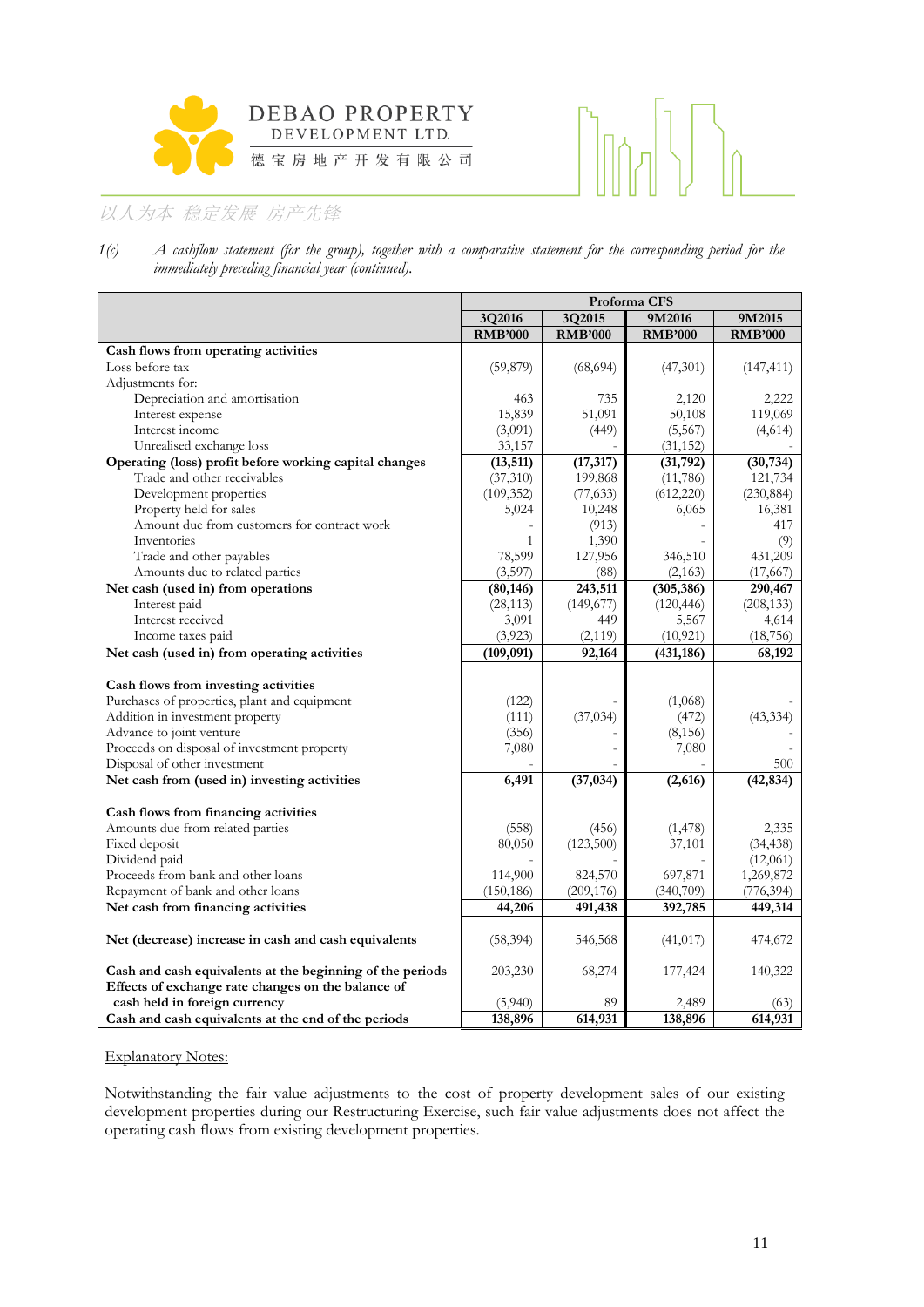

1(d)(i) A statement (for the issuer and group) showing either (i) all changes in equity or (ii) changes in equity other than those arising from capitalisation issues and distributions to shareholders, *together with a comparative statement for the corresponding period of the immediately preceding financial year.*

|                                                  |                |                |                |                  |                |                          | Group - Actual CFS |                |                |  |  |  |  |  |
|--------------------------------------------------|----------------|----------------|----------------|------------------|----------------|--------------------------|--------------------|----------------|----------------|--|--|--|--|--|
|                                                  |                |                |                |                  |                |                          | Attributable       |                |                |  |  |  |  |  |
|                                                  |                |                |                |                  |                |                          | to equity          |                |                |  |  |  |  |  |
|                                                  |                |                |                |                  |                |                          | holders of         | Non-           |                |  |  |  |  |  |
|                                                  | <b>Issued</b>  | Retained       | Translation    | <b>Statutory</b> | Capital        | Revaluation              | the                | Controlling    |                |  |  |  |  |  |
|                                                  | Capital        | Earnings       | Reserve        | Reserve          | Reserve        | Reserve                  | Company            | Interests      | Total          |  |  |  |  |  |
|                                                  | <b>RMB'000</b> | <b>RMB'000</b> | <b>RMB'000</b> | <b>RMB'000</b>   | <b>RMB'000</b> | <b>RMB'000</b>           | <b>RMB'000</b>     | <b>RMB'000</b> | <b>RMB'000</b> |  |  |  |  |  |
| Balance as at 1 January 2015                     | 909,831        | 400,165        | 17,254         | 23,887           | 396            | 17,788                   | 1,369,321          | 232,387        | 1,601,708      |  |  |  |  |  |
| Total comprehensive (loss) profit for the period |                | (35, 235)      | 16,061         |                  |                |                          | (19, 174)          | (8, 574)       | (27, 748)      |  |  |  |  |  |
| Balance as at 31 March 2015                      | 909,831        | 364,930        | 33,315         | 23,887           | 396            | 17,788                   | 1,350,147          | 223,813        | 1,573,960      |  |  |  |  |  |
|                                                  |                |                |                |                  |                |                          |                    |                |                |  |  |  |  |  |
| Total comprehensive loss for the period          |                | (28, 509)      | (11, 964)      |                  |                |                          | (40, 473)          | (7, 792)       | (48,265)       |  |  |  |  |  |
| Dividend distribution                            |                | (12,061)       |                |                  |                |                          | (12,061)           |                | (12,061)       |  |  |  |  |  |
| Balance as at 30 June 2015                       | 909,831        | 324,360        | 21,351         | 23,887           | 396            | 17,788                   | 1,297,613          | 216,021        | 1,513,634      |  |  |  |  |  |
|                                                  |                |                |                |                  |                |                          |                    |                |                |  |  |  |  |  |
| Total comprehensive (loss) profit for the period |                | (78, 274)      | 10,533         | $\overline{a}$   |                |                          | (67, 741)          | 7,777          | (59, 964)      |  |  |  |  |  |
| Balance as at 30 September 2015                  | 909,831        | 246,086        | 31,884         | 23,887           | 396            | 17,788                   | 1,229,872          | 223,798        | 1,453,670      |  |  |  |  |  |
|                                                  |                |                |                |                  |                |                          |                    |                |                |  |  |  |  |  |
| Balance as at 1 January 2016                     | 909,831        | 422,395        | 27,016         | 23,887           | 86,724         | 17,788                   | 1,487,641          | 10,566         | 1,498,207      |  |  |  |  |  |
| Total comprehensive profit (loss) for the period |                | 34,494         | (23,659)       |                  |                | $\overline{\phantom{0}}$ | 10,835             | (1,893)        | 8,942          |  |  |  |  |  |
| Balance as at 31 March 2016                      | 909,831        | 456,889        | 3,357          | 23,887           | 86,724         | 17,788                   | 1,498,476          | 8,673          | 1,507,149      |  |  |  |  |  |
|                                                  |                |                |                |                  |                |                          |                    |                |                |  |  |  |  |  |
| Total comprehensive loss for the period          |                | (17, 387)      | (17,622)       |                  |                |                          | (35,009)           | (2,734)        | (37, 743)      |  |  |  |  |  |
| Balance as at 30 June 2016                       | 909,831        | 439,502        | (14, 265)      | 23,887           | 86,724         | 17,788                   | 1,463,467          | 5,939          | 1,469,406      |  |  |  |  |  |
|                                                  |                |                |                |                  |                |                          |                    |                |                |  |  |  |  |  |
|                                                  |                |                |                |                  |                |                          |                    |                |                |  |  |  |  |  |
| Total comprehensive (loss) profit for the period |                | (59, 919)      | 6,427          |                  |                |                          | (53, 492)          | (2,130)        | (55, 622)      |  |  |  |  |  |
| Balance as at 30 September 2016                  | 909,831        | 379,583        | (7, 838)       | 23,887           | 86,724         | 17,788                   | 1,409,975          | 3,809          | 1,413,784      |  |  |  |  |  |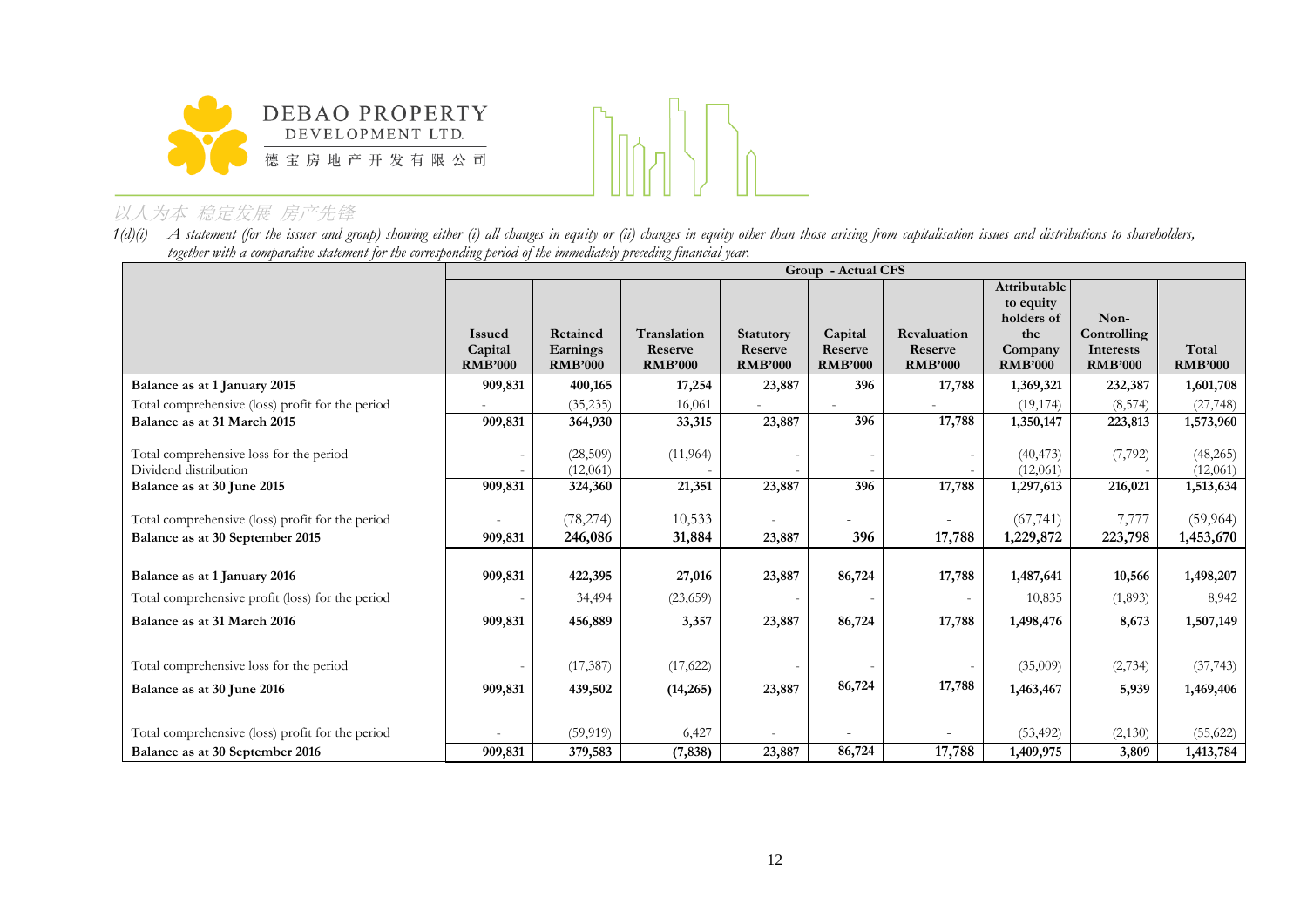



1(d)(i) A statement (for the issuer and group) showing either (i) all changes in equity or (ii) changes in equity other than those arising from capitalisation issues and distributions to shareholders, *together with a comparative statement for the corresponding period of the immediately preceding financial year (continue).*

|                                                  |                |                |                |                |                  | Group - Proforma CFS |                |                |                     |                |
|--------------------------------------------------|----------------|----------------|----------------|----------------|------------------|----------------------|----------------|----------------|---------------------|----------------|
|                                                  |                |                |                |                |                  |                      |                | Attributable   |                     |                |
|                                                  |                |                |                |                |                  |                      |                | to equity      |                     |                |
|                                                  | <b>Issued</b>  | Retained       | Translation    | Proforma       | <b>Statutory</b> | Capital              | Revaluation    | holders of the | Non-<br>Controlling |                |
|                                                  | Capital        | Earnings       | Reserve        | Reserve        | Reserve          | Reserve              | Reserve        | Company        | Interests           | Total          |
|                                                  | <b>RMB'000</b> | <b>RMB'000</b> | <b>RMB'000</b> | <b>RMB'000</b> | <b>RMB'000</b>   | <b>RMB'000</b>       | <b>RMB'000</b> | <b>RMB'000</b> | <b>RMB'000</b>      | <b>RMB'000</b> |
| Balance as at 1 January 2015                     | 909,831        | 324,509        | 17,254         | (148, 414)     | 31,442           | 396                  | 21,707         | 1,156,725      | 232,387             | 1,389,112      |
| Total comprehensive (loss) profit for the period |                | (35,050)       | 16,061         |                |                  |                      |                | (18,989)       | (8, 574)            | (27, 563)      |
| Balance as at 31 March 2015                      | 909,831        | 289,459        | 33,315         | (148, 414)     | 31,442           | 396                  | 21,707         | 1,137,736      | 223,813             | 1,361,549      |
|                                                  |                |                |                |                |                  |                      |                |                |                     |                |
| Total comprehensive loss for the period          |                | (28, 396)      | (11,964)       |                |                  |                      |                | (40,360)       | (7, 792)            | (48, 152)      |
| Dividend distribution                            |                | (12,061)       |                |                |                  |                      |                | (12,061)       |                     | (12,061)       |
| Balance as at 30 June 2015                       | 909,831        | 249,002        | 21,351         | (148, 414)     | 31,442           | 396                  | 21,707         | 1,085,315      | 216,021             | 1,301,336      |
|                                                  |                |                |                |                |                  |                      |                |                |                     |                |
| Total comprehensive (loss) profit for the period |                | (77,969)       | 10,533         |                |                  |                      |                | (67, 436)      | 7,777               | (59,659)       |
| Balance as at 30 September 2015                  | 909,831        | 171,033        | 31,884         | (148, 414)     | 31,442           | 396                  | 21,707         | 1,017,879      | 223,798             | 1,241,677      |
|                                                  |                |                |                |                |                  |                      |                |                |                     |                |
| Balance as at 1 January 2016                     | 909,831        | 355,310        | 27,016         | (148, 414)     | 31,442           | 86,724               | 21,707         | 1,283,616      | 10,566              | 1,294,182      |
| Total comprehensive profit (loss) for the period |                | 34,582         | (23, 659)      |                |                  |                      |                | 10,923         | (1,893)             | 9,030          |
| Balance as at 31 March 2016                      | 909,831        | 389,892        | 3,357          | (148, 414)     | 31,442           | 86,724               | 21,707         | 1,294,539      | 8,673               | 1,303,212      |
|                                                  |                |                |                |                |                  |                      |                |                |                     |                |
| Total comprehensive loss for the period          |                | (17,090)       | (17,622)       |                |                  |                      |                | (34, 712)      | (2,734)             | (37, 446)      |
| Balance as at 30 June 2016                       | 909,831        | 372,802        | (14,265)       | (148, 414)     | 31,442           | 86,724               | 21,707         | 1,259,827      | 5,939               | 1,265,766      |
|                                                  |                |                |                |                |                  |                      |                |                |                     |                |
|                                                  |                |                |                |                |                  |                      |                |                |                     |                |
| Total comprehensive (loss) profit for the period |                | (59,764)       | 6,427          |                |                  |                      |                | (53, 337)      | (2,130)             | (55, 467)      |
| Balance as at 30 September 2016                  | 909,831        | 313,038        | (7, 838)       | (148, 414)     | 31,442           | 86,724               | 21,707         | 1,206,490      | 3,809               | 1,210,299      |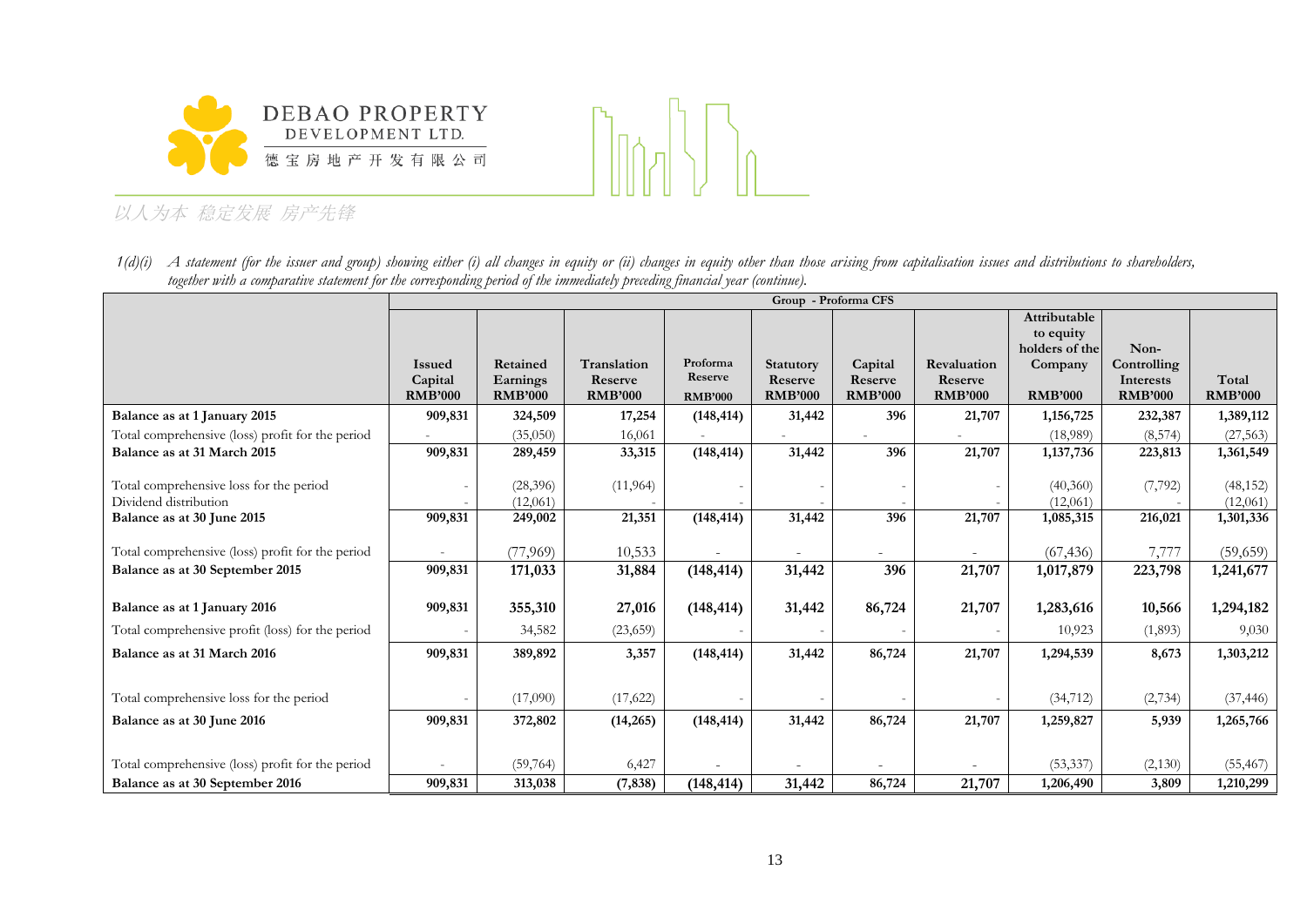



*1(d)(i) A statement (for the issuer and group) showing either (i) all changes in equity or (ii) changes in equity other than those arising from capitalisation issues and distributions to shareholders, together with a comparative statement for the corresponding period of the immediately preceding financial year (continued).*

|                                                     |                | Company                   |                            |                |
|-----------------------------------------------------|----------------|---------------------------|----------------------------|----------------|
|                                                     | Share capital  | <b>Accumulated losses</b> | <b>Translation reserve</b> | Total          |
|                                                     | <b>RMB'000</b> | <b>RMB'000</b>            | <b>RMB'000</b>             | <b>RMB'000</b> |
|                                                     |                |                           |                            |                |
| Balance as at 1 January 2015                        | 909,831        | (252, 826)                | (24, 355)                  | 632,650        |
| Total comprehensive loss for the<br>period          |                | (1,058)                   | (25, 264)                  | (26, 322)      |
| Balance as at 31 March 2015                         | 909,831        | (253, 884)                | (49, 619)                  | 606,328        |
| Total comprehensive (loss) profit                   |                | (1,661)                   | 13,796                     | 12,135         |
| for the period                                      |                |                           |                            |                |
| Dividend distribution                               |                | (12,061)                  |                            | (12,061)       |
| Balance as at 30 June 2015                          | 909,831        | (267, 606)                | (35, 823)                  | 606,402        |
|                                                     |                |                           |                            |                |
| Total comprehensive loss for the<br>period          |                | (1,205)                   | (19,394)                   | (20,599)       |
| Balance as at 30 September 2019                     | 909,831        | (268, 811)                | (55, 217)                  | 585,803        |
|                                                     |                |                           |                            |                |
| Balance as at 1 January 2015                        | 909,831        | (286, 847)                | (37,600)                   | 585,384        |
| Total comprehensive loss for the<br>period          |                | (1,104)                   | 24,550                     | 23,446         |
| Balance as at 31 March 2016                         | 909,831        | (287, 951)                | (13, 050)                  | 608,830        |
| Total comprehensive (loss) profit<br>for the period |                | (1,272)                   | 17,605                     | 16,333         |
| Balance as at 30 June 2016                          | 909,831        | (289, 223)                | 4,555                      | 625,163        |
|                                                     |                |                           |                            |                |
| Total comprehensive loss for the<br>period          |                | (1,247)                   | (5,163)                    | (6, 410)       |
| Balance as at 30 September 2016                     | 909,831        | (290, 470)                | (608)                      | 618,753        |

*1(d)(ii) Details of any changes in the company's share capital arising from rights issue, bonus issue, share buy-backs, exercise of share options or warrants, conversion of other issues of equity securities, issue of shares for cash or as consideration*  for acquisition or for any other purpose since the end of the previous period reported on. State also the number of *shares that may be issued on conversion of all the outstanding convertibles as at the end of the current financial period reported on and as at the end of the corresponding period of the immediately preceding financial year.*

At the Extraordinary General Meeting held on 27 April 2016, the shareholders of the Company approved the consolidation of every fifteen (15) existing ordinary shares in the capital of the Company into one (1) ordinary share ("Share Consolidation"). The Share Consolidation was completed on 9 May 2016 when 1,125,000,000 existing ordinary shares were consolidated into 74,999,688 consolidated shares, disregarding any fractions of ordinary shares arising from the Share Consolidation. Earnings per share and net assets value for financial year ended 31 December 2014 are restated for the effect of the share consolidation.

The details of the number of shares as a result of the Share Consolidation are shown in  $1(d)(iii)$ below.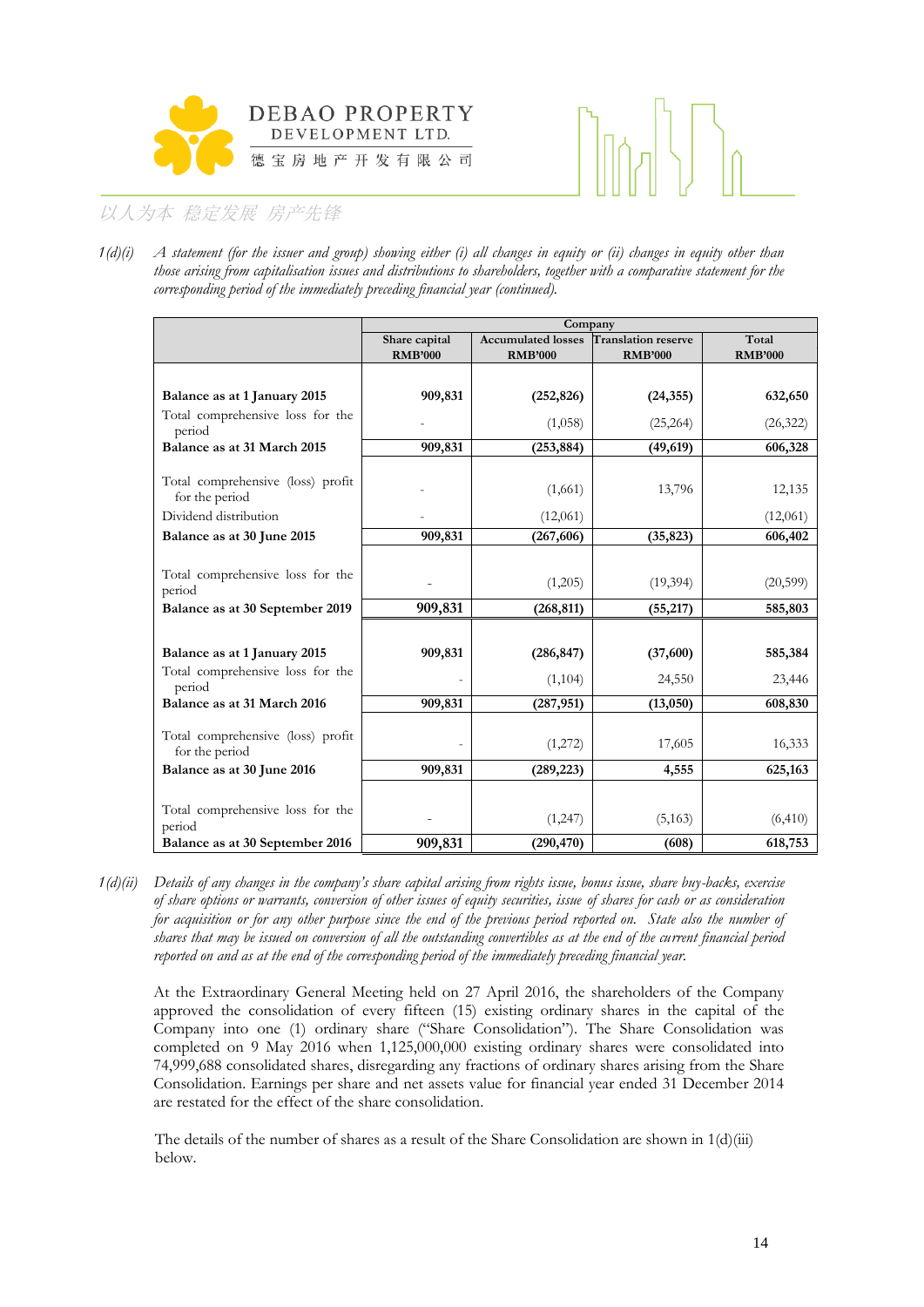



*1(d)(iii) To show the total number of issued shares excluding treasury shares as at the end of the current financial period and as at the end of the immediately preceding year.*

There are no treasury shares as at 31 December 2015 and 30 September 2016 respectively.

Number of ordinary shares and share capital of the Company as at the balance sheet dates:

|                       | 30.9.2016    |         | 31.12.2015    |         |  |  |
|-----------------------|--------------|---------|---------------|---------|--|--|
|                       | No of shares | S\$'000 | No of shares  | S\$'000 |  |  |
| Issued and fully paid | 74,999,688   | 143,750 | 1,125,000,000 | 143,750 |  |  |

Share Consolidation effective from 9 May 2016

| Total number of ordinary shares before<br>Share Consolidation | 1,125,000,000   |
|---------------------------------------------------------------|-----------------|
|                                                               |                 |
| Share Consolidation exercise                                  | (1,050,000,312) |
| Total number of ordinary shares after<br>Share Consolidation  | 74,999,688      |

*1(d)(iv) A statement showing all sales, transfers, disposal, cancellation and/or use of treasury shares as at the end of the current financial period reported on*.

Nil.

*2. Whether the figures have been audited or reviewed and in accordance with which auditing standard or practice.*

The figures have neither been audited nor reviewed by the Company's auditors.

*3. Where the figures have been audited or reviewed, the auditors' report (including any qualifications or emphasis of a matter).*

Not applicable.

*4. Whether the same accounting policies and methods of computation as in the issuer's most recently audited annual financial statements have been applied (continued).*

The Group has applied the same accounting policies and methods of computation in its unaudited financial statements for 3Q2016 and 9M2016 as those of the audited financial statements for the year ended 31 December 2015, as well as all the applicable Financial Reporting Standards ("FRS") which became effective for financial years beginning on or after 1 January 2016. The adoption of all new and revised FRSs has no material effect on the 3Q2016 and 9M2016 unaudited financial statements.

*5. If there are any changes in the accounting policies and methods of computation, including any required by an accounting standard, what has changed, as well as the reasons for, and the effect of, the change.*

Nil.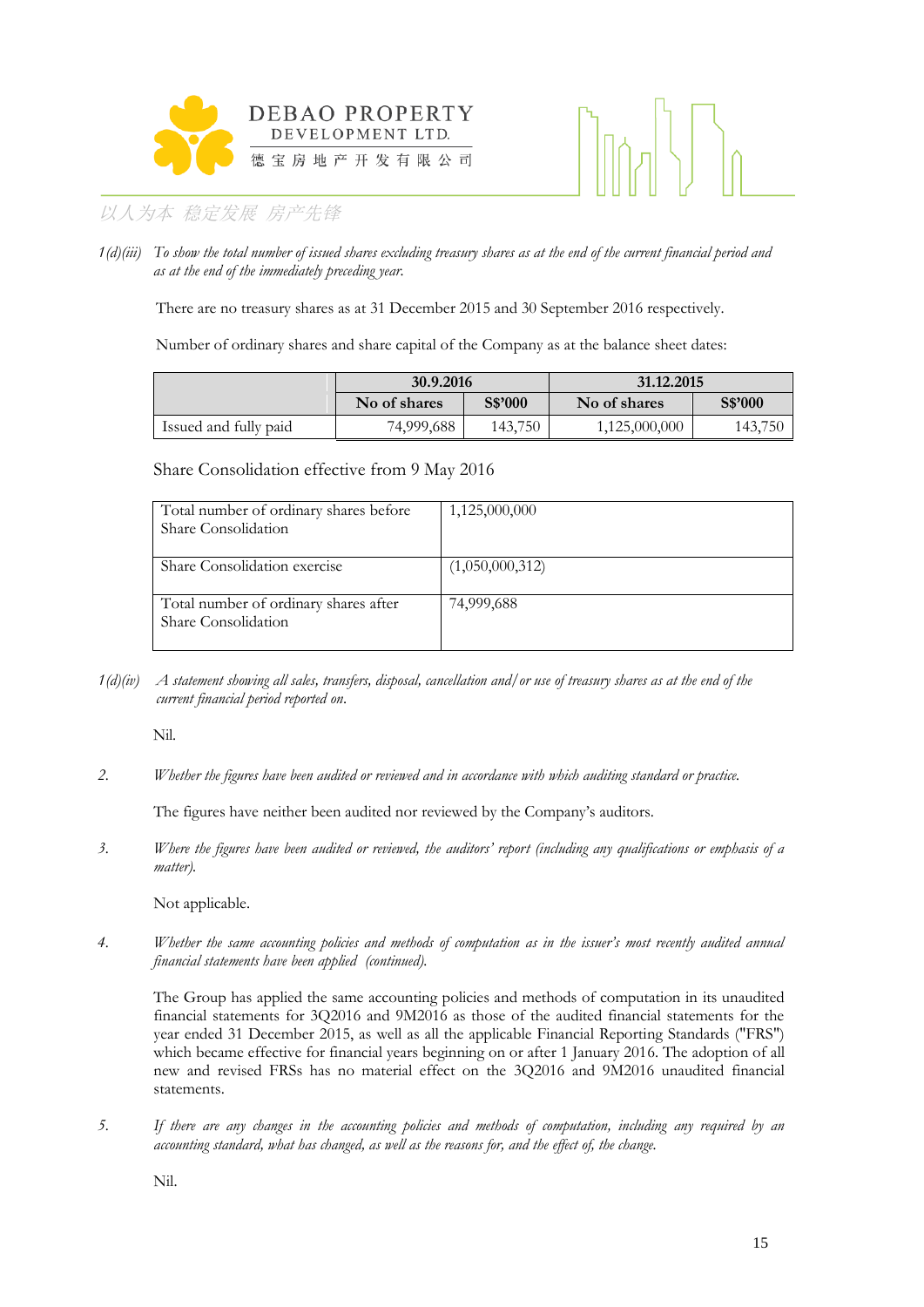



*6. Earnings per ordinary share (EPS) of the group for the current financial period reported on and the corresponding period of the immediately preceding financial year, after deducting any provision for preference dividends.*

| <b>RMB</b> fens       | <b>Actual CFS</b> |                      |         |                      |
|-----------------------|-------------------|----------------------|---------|----------------------|
|                       | 3Q2016            | 3Q2015<br>(restated) | 9M2016  | 9M2015<br>(restated) |
| <b>Loss Per Share</b> |                   |                      |         |                      |
| Basic $(a)$           | (79.89)           | (104.37)             | (57.08) | (189.36)             |

| <b>RMB</b> fens       | Proforma CFS                                                     |          |         |          |
|-----------------------|------------------------------------------------------------------|----------|---------|----------|
|                       | 3Q2016<br>9M2016<br>3Q2015<br>9M2015<br>(restated)<br>(restated) |          |         |          |
| <b>Loss Per Share</b> |                                                                  |          |         |          |
| Basic $(a)$           | (79.69)                                                          | (103.96) | (56.36) | (188.55) |

(a) Basic earnings per share has been computed based on the ordinary shares capital of 74,999,688 shares ie: number of ordinary shares issued and paid-up, please refer to item 1(d)(iii).

*7. Net asset value (for the issuer and group) per ordinary share based on issued share capital of the issuer at the end of the (a) current period reported on and (b) immediately preceding financial year.*

|                         | Group             |            |              |            | Company           |            |
|-------------------------|-------------------|------------|--------------|------------|-------------------|------------|
| <b>RMB</b>              | <b>Actual CFS</b> |            | Proforma CFS |            | <b>Actual CFS</b> |            |
|                         | 30.9.2016         | 31.12.2015 | 30.9.2016    | 31.12.2015 | 30.9.2016         | 31.12.2015 |
|                         |                   | (restated) |              | (restated) |                   | (restated) |
| Net asset value per     |                   |            |              |            |                   |            |
| ordinary share based on |                   |            |              |            |                   |            |
| issued share capital at | 18.85             | 19.98      | 16.14        | 17.26      | 8.25              | 7.81       |
| end of financial year*  |                   |            |              |            |                   |            |

\* Net asset value per share has been computed based on the ordinary share capital of 74,999,688 shares ie: number of ordinary shares issued and paid-up, refer to item 1(d)(iii)).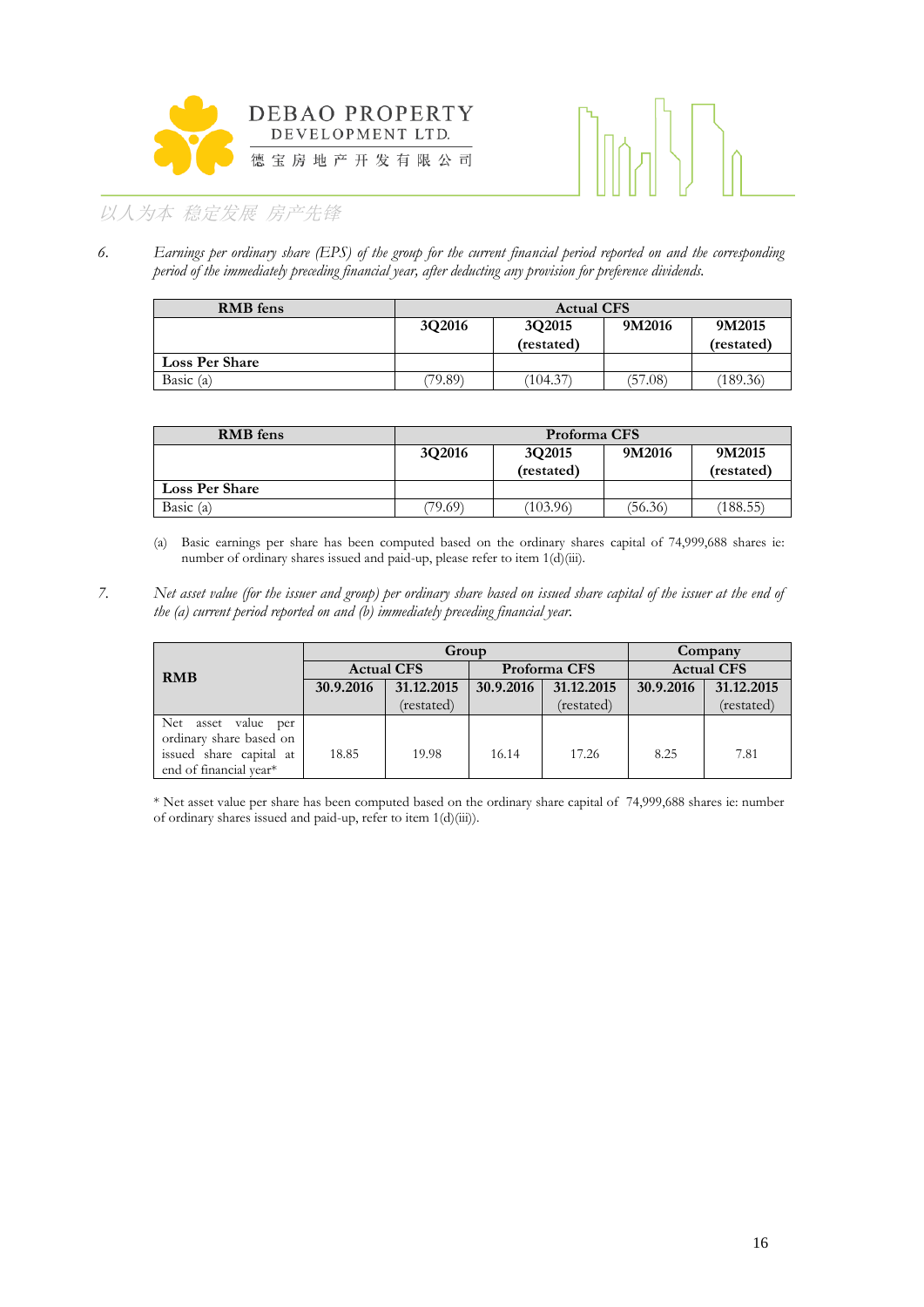



- *8. A review of performance of the group, to the extent necessary for a reasonable understanding of the group's business. It must include a discussion of the following:*
	- *(a) any significant factor that affected the turnover, costs and earnings of the group for the current financial period reported on, including (where applicable) seasonal or cyclical factors; and*
	- *(b) any material factors that affected the cash flow, working capital, assets or liabilities of the group during the current financial period reported on.*

### **Key differences in the comprehensive income statement and balance sheet items of our Actual Consolidated Financial statements and our Proforma Consolidated Financial statements for 3Q2016 and 9M2016**

|                               |                | 30.9.2016      |                |  |
|-------------------------------|----------------|----------------|----------------|--|
|                               | $Actual*$      | Proforma*<br>ж | ***            |  |
|                               | <b>RMB'000</b> | <b>RMB'000</b> | <b>RMB'000</b> |  |
| <b>Balance sheet items</b>    |                |                |                |  |
| Property held for sales       | 453,291        | 444,348        | 8,943          |  |
| Development properties        | 2,671,909      | 2,414,286      | 257,623        |  |
| Property, plant and equipment | 21,784         | 18,850         | 2,934          |  |
| Deferred tax liabilities      | 396,664        | 330,635        | 66,029         |  |
| Shareholders' equity          | 1,413,826      | 1,210,299      | 203,527        |  |

|                         | 3Q2016         |                | <b>Difference</b><br>9M2016 |                | Difference     |                |
|-------------------------|----------------|----------------|-----------------------------|----------------|----------------|----------------|
|                         | Actual*        | Proforma**     | ***                         | Actual*        | Proforma**     | ***            |
|                         | <b>RMB'000</b> | <b>RMB'000</b> | <b>RMB'000</b>              | <b>RMB'000</b> | <b>RMB'000</b> | <b>RMB'000</b> |
| Comprehensive income    |                |                |                             |                |                |                |
| statements items        |                |                |                             |                |                |                |
| Cost of sales           | (23, 416)      | (23,266)       | (150)                       | (41, 282)      | (40, 731)      | (551)          |
| Administrative expenses | (13, 551)      | (13, 495)      | 36)                         | (40, 012)      | (39, 843)      | (169)          |
| Income tax expense      | (1,964)        | (2,015)        | 51                          | (838)          | (1,018)        | 180            |
| Loss for the period     | (62,049)       | (61, 894)      | (155)                       | (48,859)       | (48,319)       | (540)          |

\* Based on the unaudited Actual Consolidated Financial Statements.

\*\* Based on the unaudited Proforma Consolidated Financial Statements.

\*\*\* Refer to Explanatory Notes  $1(a)(i)$  and  $1(b)(i)$ .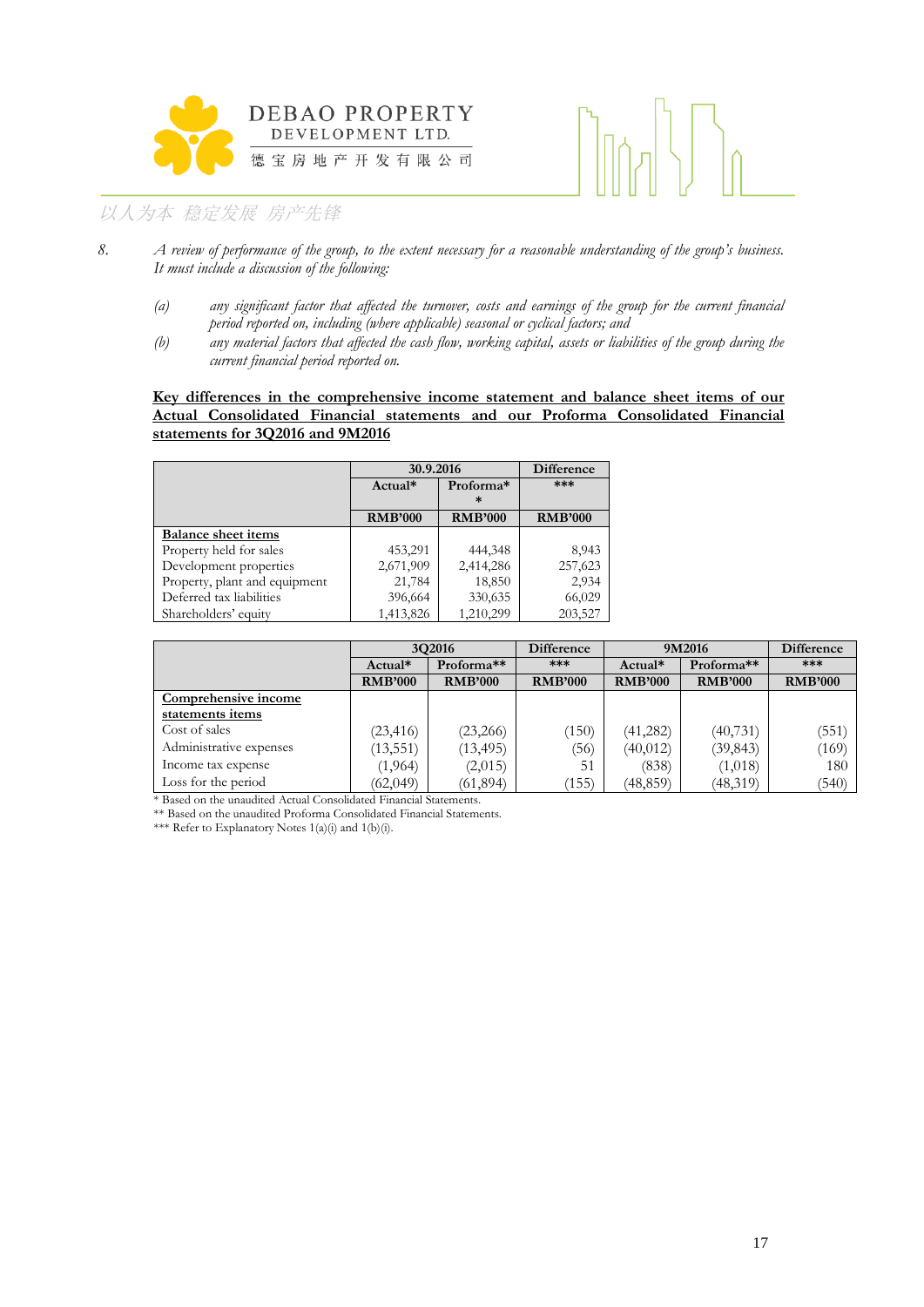



8. *A review of performance of the group, to the extent necessary for a reasonable understanding of the group's business. It must include a discussion of the following (continued):*

### **Review based on unaudited Actual Consolidated Financial Statements**

### **Income statement**

### **Revenue**

Our Group's revenue decreased by RMB19.6 million, or 26%, from 75.4 million in 9M2015 to RMB55.8 million in 9M2016. The decrease was mainly attributed to the decrease in revenue from our property development sales by RMB10.9 million, from RMB49.1 million in 9M2015 to RMB38.2 million in 9M2016. The decrease in revenue from the property development sales was mainly due to a lower GFA sold recognized and a higher average selling price ("ASP") per square metre ("sqm") achieved in 9M2016 compared with the previous corresponding period. The GFA sold and recognised in 9M2015 and 9M2016 was 8,000 sqm and 2,500 sqm respectively, while the ASP per sqm had increased from approximately RMB8,500 per sqm in 9M2015 to approximately RMB11,700 per sqm in 9M2016. Less than previous corresponding period, only two villas were recognized revenue in 9M2016, which were with higher ASP per sqm. Besides, there is about RMB746.9 million of advance from customers for pre-sales of properties that did not meet sales recognition criteria on 30 September 2016.

The decrease in revenue was also contributed by a decrease in property rental income of RMB8.0 million, mainly due to the decrease in property rental income from our investment property as the disposal of Shishan land together with the properties built on the land in July 2015.

In addition, there was no significant change in revenue contribution from construction contracts and property management service income.

For 3Q2016, the Group's revenue decreased by RMB8.8 million, or 24%, from RMB36.0 million in 3Q2015 to RMB27.2 million in 3Q2016. This was mainly attributed to a decrease in revenue contribution from property development sales and property rental income.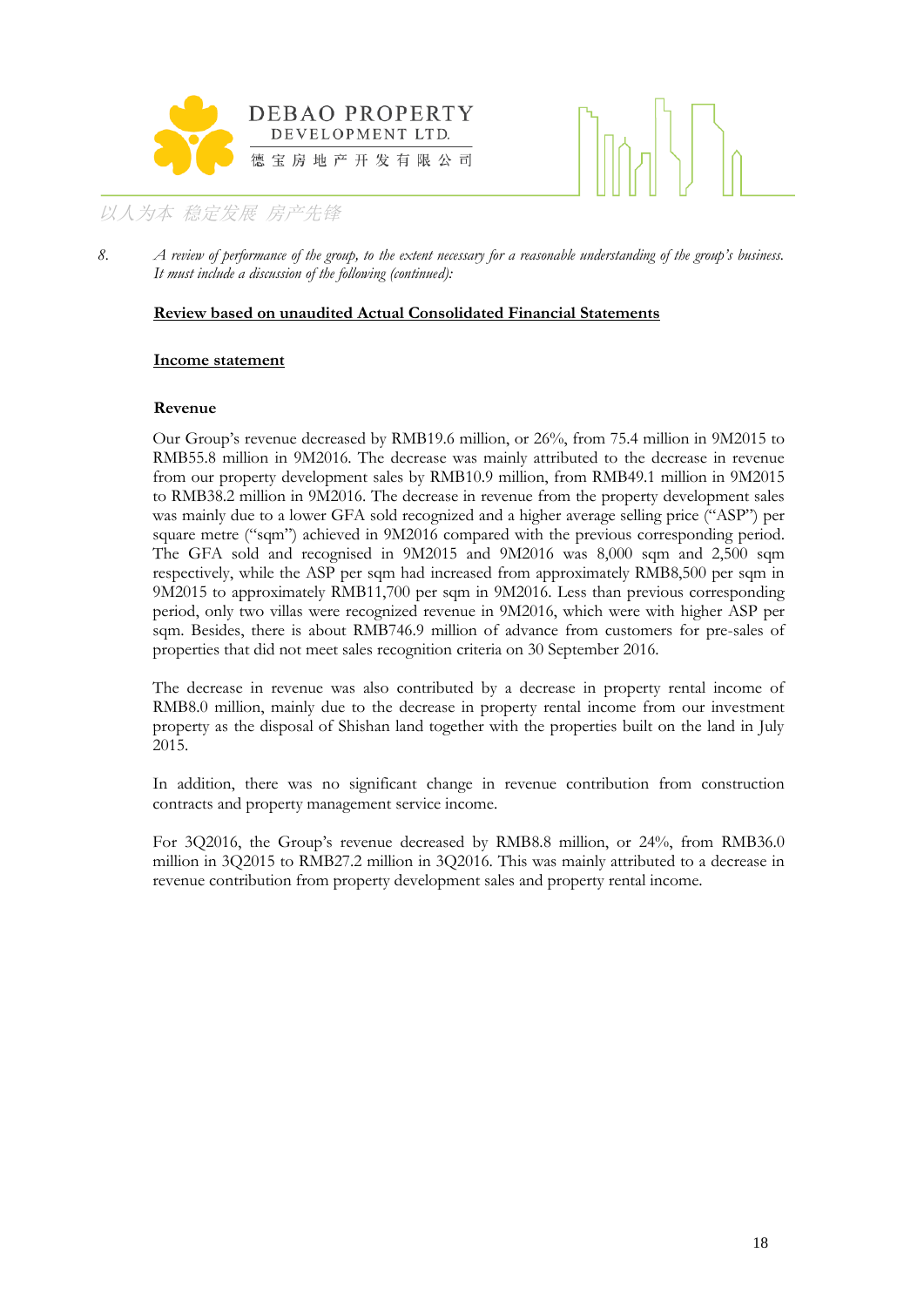



### **Cost of Sales and Gross Profit**

Our cost of sales is decreased by RMB0.4 million, or 1%, from RMB41.7 million in 9M2015 to RMB41.3 million in 9M2016. This was mainly caused by a decrease in cost of property development sales by RMB5.6 million, which was fairly in line with the decrease of GFA recognized, and partially offset by an increase in cost of property management service.

Included in the 9M2016 cost of property development sales of our Unaudited Actual Consolidated Financial Statements, was a fair value adjustment which increased the cost of property development sales by RMB0.64 million. The fair value adjustment to the cost of property development sales was mainly due to the application SFRS 103 for the acquisition of the PRC subsidiaries by our Group where, *inter alia*, the development properties and property held for sale held by the respective PRC subsidiary would need to be recorded at fair value at the respective dates of acquisition, which is higher than the historical costs. Accordingly, this resulted in a corresponding fair value adjustment to the cost of property development sales when the Group recorded sales for their sold properties during 9M2016.

The quantum of the total fair value adjustments to our cost of property development sales over time would be limited to the aggregate of the excess of attributed fair values of these properties over the corresponding historical book values at the time of acquisition of approximately RMB488.7 million (excluding the offset against estimated deferred tax liability adjustment of approximately RMB122.2 million). As the cumulative fair value adjustments to our cost of property development sales amounted to RMB229.3 million as at end of 9M2016, the aggregate of remaining fair value adjustments to our future cost of property development sales in the Actual Consolidated Financial Statements will only be up to RMB259.4 million **(excluding the offset against estimated deferred tax liability adjustment of approximately RMB64.8 million, which will result in net future fair value adjustments of approximately RMB194.6 million only).**

In terms of gross profit margin, our overall gross profit margin decreased from 45% in 9M2015 to 27% in 9M2016, as a result of decrease in gross profit contributions from the property development sales and decrease proportion of property rental income in total revenue, with a higher gross profit margin.

Cost of sales increased by RMB2.7 million or 13% from RMB20.7 million in 3Q2015 to RMB23.4 million in 3Q2016. This was mainly due to increase in cost of cost of property management service.

The overall gross profit margin decreased from 42% in 3Q2015 to 14% in 3Q2016, which was mainly due to decrease in gross profit contributions from the property development sales as less than previous corresponding period, only one villas were recognised revenue in 3Q2016, which was with higher gross margin.

<sup>8.</sup> *A review of performance of the group, to the extent necessary for a reasonable understanding of the group's business. It must include a discussion of the following (continued):*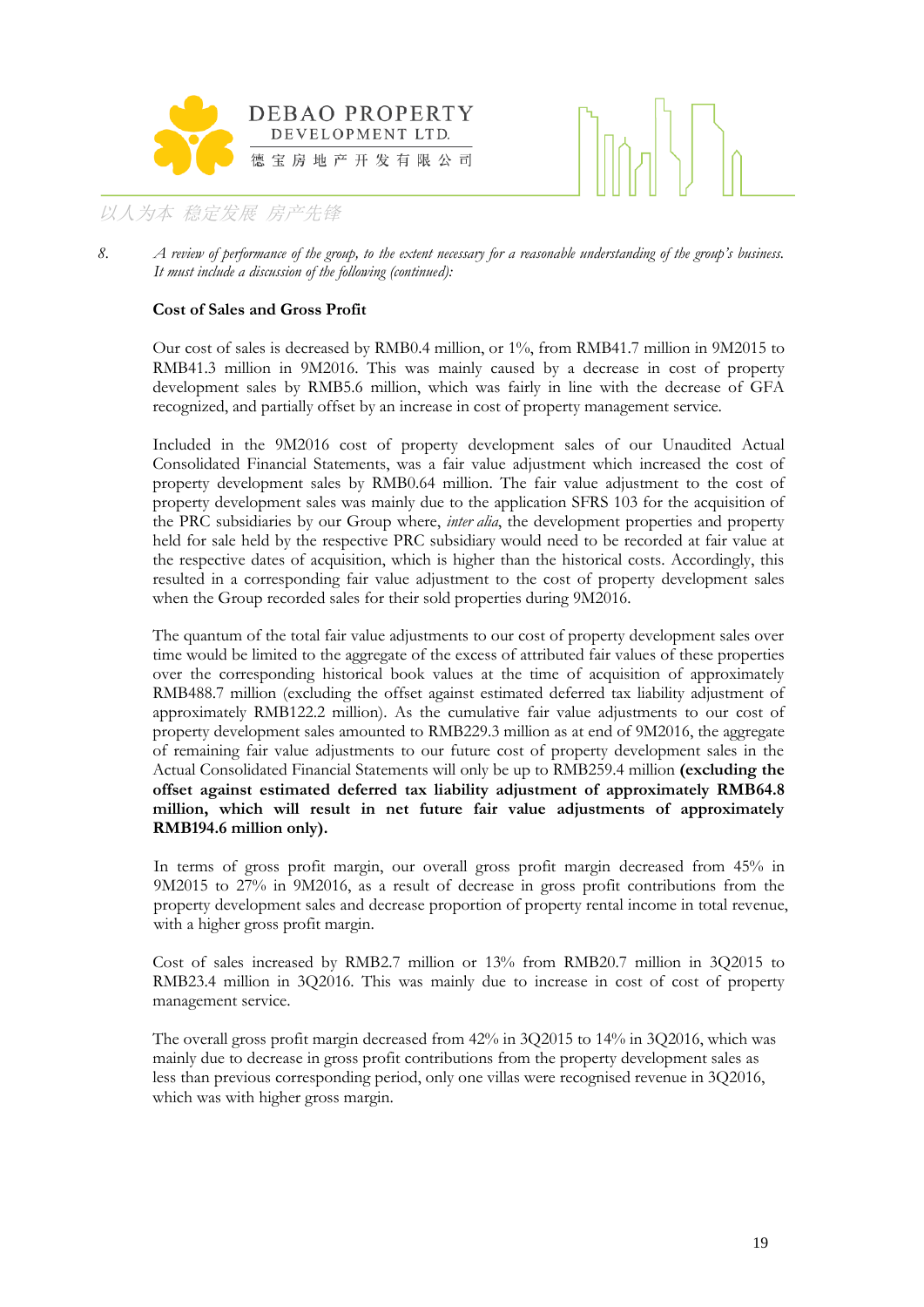



8. *A review of performance of the group, to the extent necessary for a reasonable understanding of the group's business. It must include a discussion of the following (continued):*

There were no significant variances in the cost of sales for property rental as compared with the corresponding period of 3Q2015.

With the exclusion of the non-cash fair value adjustment on the cost of property development sales due to the application of SFRS 103 (the **"SFRS 103 Adjustment"**), the Proforma Consolidated Financial Statements gross profit margins attained are at 46% in 9M2015 and 27% in 9M2016 respectively, as well as 43% in 3Q2015 and 14% in 3Q2016. The variance was fairly in line with the Actual Consolidated Financial Statements gross profit margin variances, taking into consideration the said non-cash fair value adjustment on the cost of property development sales.

### **Other Income**

Other operating income, which mainly included interest income, foreign exchange gain and miscellaneous income, and the majority of which is surcharge income from property management services.

Other income increased by RMB31.8 million or approximately 552% from RMB5.8 million in 9M2015 to RMB37.6 million in 9M2016, which was mainly caused by an increase of RMB31.8million of foreign exchange gain due to the appreciation of Malaysia Ringgit against US dollar as our Group had invested in Malaysia projects financed from overseas facilities in US dollar. The increase was also contributed by a increase of interest income from restricted cash and cash equivalents.

### **Selling and Distribution Expenses**

Selling expenses primarily included staff cost, advertising and promotion expenses, sales commissions, sales offices rental expenses and maintenance costs.

The selling and distribution expenses decreased by RMB5.7 million or 36% in 9M2016 and RMB4.8 million or 48% in 3Q2016 as compared with the respective periods of last year. The higher selling and distribution expenses in 9M2015 were due mainly to the expenses incurred for the marketing efforts for the Phase 3 of Shanshui Longpan (a property development project located at No. 87 North Area, Foshan Household Appliances Industry Base of the National Torch Program, Baini Town, Sanshui District, Foshan City) and commercial units of Sihui City Mall (a property development project located at Sihui Avenue, Dongcheng, Sihui City).

### **Administrative Expenses**

Administrative expenses comprise various expenses such as salaries and staff-related expenses of general administrative staff, utilities, depreciation charges for building and office equipment, telecommunication expenses, entertainment expenses, professional fees, travelling expenses, foreign exchange loss and other general office overheads expenses..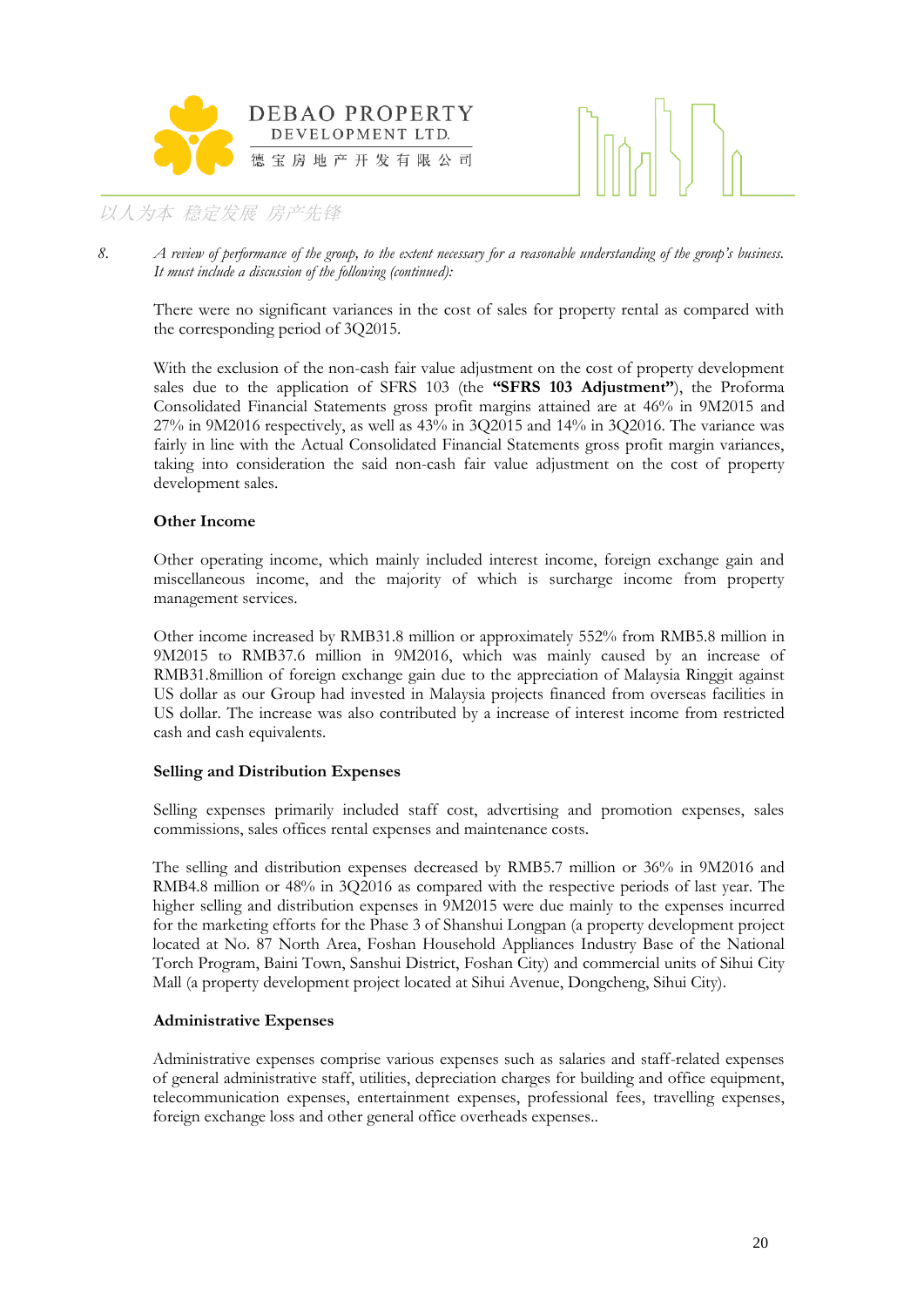



8. *A review of performance of the group, to the extent necessary for a reasonable understanding of the group's business. It must include a discussion of the following (continued):*

### **Administrative Expenses**

The Administrative expenses decreased by RMB12.8 million or 24% in 9M2016 and RMB11.4 million or 46% in 3Q2016 as compared with the respective periods of last year. It was mainly attributable to a decrease of foreign exchange loss due to the appreciation of the US dollar and the Singapore dollar against RMB.

### **Finance Costs**

Finance cost, net of capitalised interest, recorded a decrease of RMB69.0 million in 9M2016 and RMB35.3 million in 3Q2016 over the respective periods in FY2015. The substantial decrease in finance costs was mainly due to the decrease finance cost caused by a lower interest rate in 9M2016 as the People's Bank of China had cut interest rates in FY2015 for five times and the decrease of average working capital loan balance (refer to Paragraph 1(b)ii).

### **Amortisation**

Amortisation relates to the amortisation of prepaid land use rights for our corporate office since 4Q2009. The amortisation is based on 40 year rights of use of the land.

### **Depreciation**

Depreciation relates to the depreciation charge on our properties, plant and equipment.

Depreciation was almost equivalent as to last period.

### **Income Tax (Expenses) Credit**

Income tax includes statutory enterprise income tax and land appreciation tax ("**LAT**"). Income tax decreased by RMB1.6 million and RMB0.6 million in 9M2016 and 3Q2016 respectively as compared with the corresponding periods in FY2015. The lower income tax expenses were mainly due to decrease of provision of LAT and statutory enterprise income tax for property development sales, in line with a lower GFA recognised as aforesaid.

The Proforma Consolidated Financial Statements has a higher income tax expense compared to the Actual Consolidated Financial Statements, and was mainly due to the estimated deferred tax liability adjustment on the pertained fair value notional adjustment to the cost of property development (please refer to Paragraph 8 – Cost of Sales).

### **Net Loss**

With the above, the Group recorded a net loss of RMB48.9 million in 9M2016 and RMB62.0 million in 3Q2016 respectively. The Proforma Consolidated Financial Statements, which excludes the notional adjustment, effects a better comparability of the Group's performance, has presented a net loss of RMB48.3 million in 9M2016 and RMB61.9 million in 3Q2016 respectively.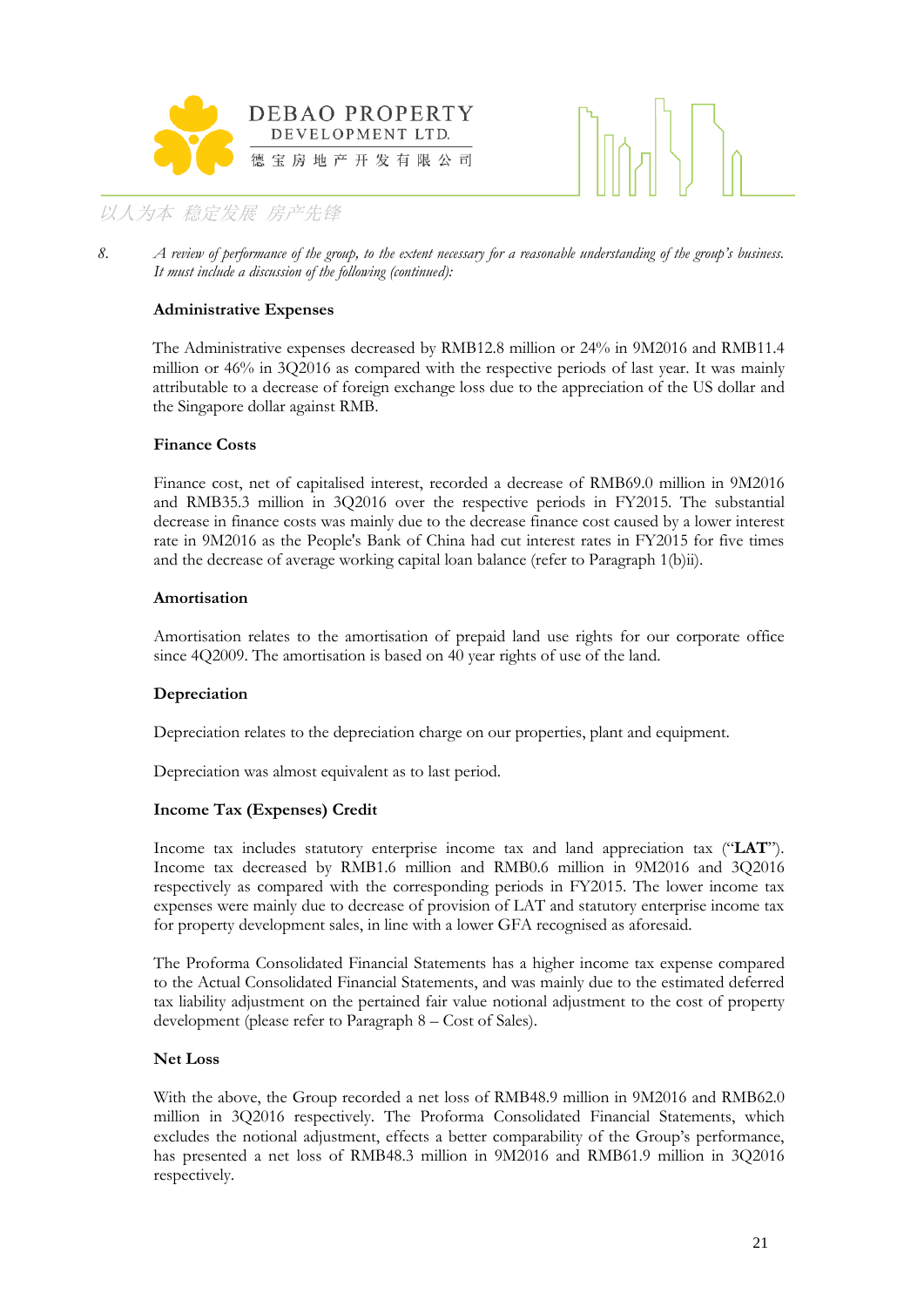



### **Statement of Financial Position**

### **Current Assets**

Current assets comprise mainly development properties, properties held for sale, cash and bank balances, trade and other receivables and restricted cash and cash equivalents. Our current assets as at the end of FY2015 and 9M2016 amounted to approximately RMB3,467.5 million and RMB4,016.3 million respectively.

The largest component of our current assets was development properties, which amounted to approximately RMB2,005.6 million and RMB2,671.9 million as at the end of FY2015 and 9M2016 respectively. Development properties, which include the cost of land, interest capitalised, and related costs, accounted for approximately 58% and 67% of our current assets as at the end of FY2015 and 9M2016 respectively. The RMB666.3 million or 33% increase in development properties was mainly due to the increase of cost of land for Malaysia Imbi land and development costs for the Sihui City Mall project and the high rise and phase(ii) villas of Shanshui Longpan project which have been launched for pre-sale in November 2015.

Properties held for sales amounted to RMB459.6 million and RMB453.3 million as at the end of FY2015 and 9M2016 respectively, which include properties of Jiangnan Mingju Phases 5 and 6, and Phase 1, Phase 1 (ii) Villas and phase 3 high-rise of Shanshui Longpan and part of Sihui City Mall.

The Group's cash and bank balances as at 30 September 2016 decreased by RMB38.5 million or 22% to RMB138.9 million as compared with 31 December 2015, which was primarily attributable to the net cash used in operating activities of RMB431.2 million and net cash used in investing activities of RMB2.6 million, partially offset by net cash from financing activities of RMB392.8 million in 9M2016 respectively.

In addition, restricted cash stood at RMB364.7 million and RMB401.8 million as at end of 9M2016 and FY2015 respectively. The decrease was due to the payment of RMB42.6 million security deposit for the development of properties, and partially offset by addition of RMB5.5 million pledged cash along with the withdrawal of new bank loans.

Trade and other receivables stood at approximately RMB536.1 million and RMB556.5 million at the end of FY2015 and 9M2016 respectively. The increases of RMB20.3 million in trade and other receivables were mainly due to addition of RMB57.4 million for the acquisition of 5 parcels of land of Malaysia Plaza Rakyat Project and RMB20.6 million for prepayment of presale tax, partially offset by collection the balance of consideration for property sales. RMB213.5 million has been presented as non-current assets as the deposit or prepayment will be refunded or recovered above one year.

Amount due from customers for contract works stood at both RMB0.6 million as at end of FY2015 and 9M2016 respectively. These amounts pertain to construction contracts that have yet to be billed to our construction contract customers.

*<sup>8.</sup> A review of performance of the group, to the extent necessary for a reasonable understanding of the group's business. It must include a discussion of the following (continued):*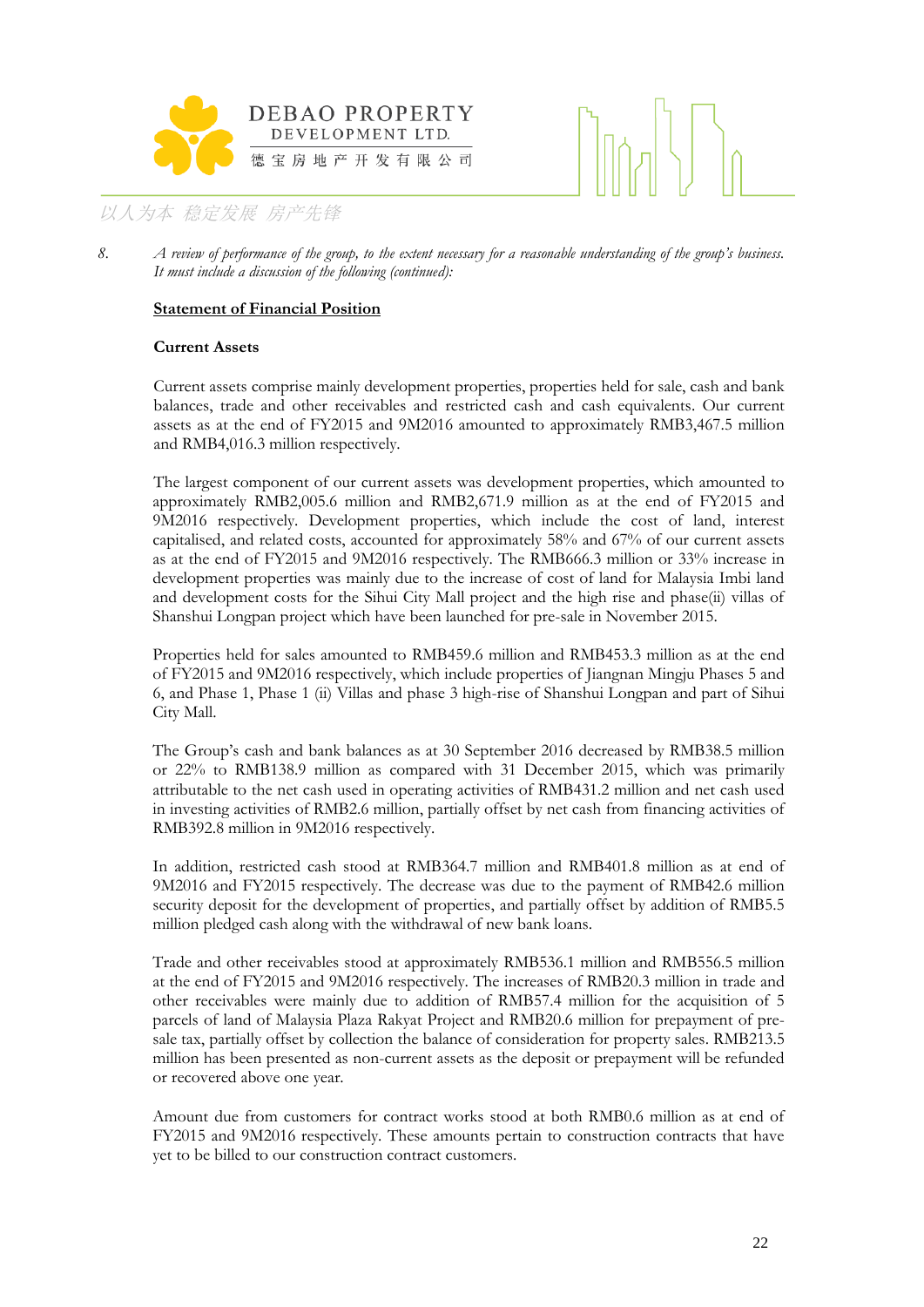



8. *A review of performance of the group, to the extent necessary for a reasonable understanding of the group's business. It must include a discussion of the following (continued):*

### **Non-current assets**

Non-current assets comprised mainly investment properties, joint venture, property, plant and equipment. As at the end of FY2015 and 9M2016, our non-current assets had an aggregate net book value of approximately RMB2,658.7 million and RMB2,721.5 million respectively.

The investment properties are held to earn rental income and/or for capital appreciation. Our investment properties comprised mainly our Debao Hotel Complex together with the adjacent land and underground carparks, commercial premises located in Debao Garden, New Liwan Garden and Jiangnan Mingju, carparks located in Debao Garden and New Liwan Garden, and plant, equipment and land use rights in Danzao, Shanshui Longpan Hotel buildings, clubhouse at Shanshui Longpan Phase 3, office building and carparks located at Liaoyuan Road, Tianjin Boulevard buildings and Sihui City Mall. The net book value of our investment properties was approximately RMB2,440.5 million, accounting for 90% of non-current assets as at 9M2016 (down by 2% as at end 2015). The decrease of RMB1.5 million in the investment properties was caused by disposal of commercial premises located in Jiangnan Mingju and carparks located in New Liwan Garden, which has a book value of RMB11.7 million, and partially offset by addition of office building and carparks located at Liaoyuan Road of RMB9.7 million transferred from development properties, and the redevelopment expenditure of Tianjin Boulevard project.

The prepaid land use right, and property, plant and equipment decreased by RMB1.2 million was mainly due to amortisation/depreciation charge of RMB2.3 million for 9M2016, which was partially offset by purchase of office equipment and vehicle.

Joint Venture refers to the Group's proportionate contribution to purchase of land for the joint venture.

### **Current liabilities**

Trade and other payables, which mainly comprised amounts payable to contractors and suppliers and advance receipts from property development sales, stood at approximately RMB1,239.1 million and RMB1,561.4 million at the end of FY2015 and 9M2016 respectively. The increase of RMB322.3 million in trade and other payables was mainly due to (a) addition of RMB312.8 million from customers for pre-sales of properties that did not meet sales recognition criteria; and (b) an increase of RMB9.5 million in account payables to contractors by property development and construction subsidiaries in line with the progress of the projects, such as Shanshui Longpan and Sihui City Project.

### **Bank and Other Loans**

Please refer to item 1(b)(ii).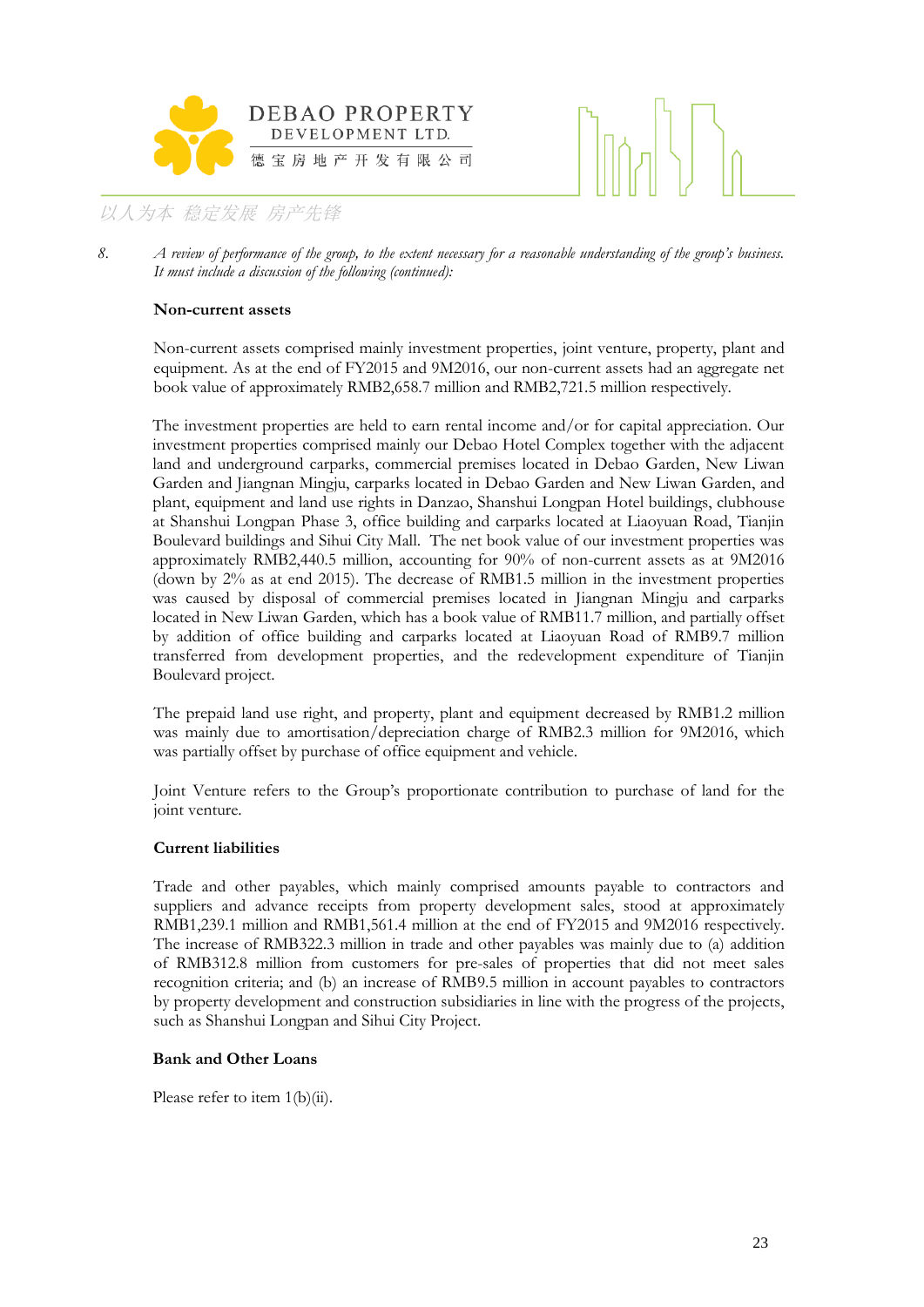



*8. A review of performance of the group, to the extent necessary for a reasonable understanding of the group's business. It must include a discussion of the following (continued):*

### **Shareholders' equity**

Equity is comprised of share capital, translation reserve, non-controlling interest and retained earnings. The non-controlling interest pertains to 32% shareholding held by the minority interest in a PRC subsidiary, Guangxi Hezhou Deneng Mining Co., Ltd, and 42.2% shareholding held by the minority interest in a PRC subsidiary, Tianjin Hotel Street Co, Ltd, and 38% shareholding held by the minority interest in a Malaysian subsidiary, Profit Consortium Sdn Bhd .

At the end of FY2015 and 9M2016, shareholders' equity amounted to RMB1,498.2 million and RMB1,413.8 million respectively. The decrease in equity was mainly due to the loss incurred in the current period.

### **Cash flow statement**

Our Group has a net cash outflow from operating activities of RMB431.2 million during 9M2016, which comprised operating cash outflows before movements in working capital of RMB32.3 million, adjusted for net working capital used from operations of RMB273.0 million and net of finance cost and interest received as well as income tax paid of RMB114.9 million and RMB10.9 million respectively. The net working capital outflows were mainly due to the increase in development properties and trade and other receivables as explained above, partially offset by increase in trade and other payables (also as explained above) during the current reporting period.

The net cash outflows from investing activities of RMB2.6 million mainly pertained to the addition of investment properties, office equipment and vehicle and prepayment to joint venture in Malaysia in 9M2016. and partially offset by proceeds on disposal of investment properties in 9M2016.

The Group recorded a net cash inflow from financing activities of RMB392.8 million during 9M2016. This was mainly due to new loans raised of RMB697.9 million and release of security deposit for the development of properties, partially offset by repayment of RMB340.7 million bank and other loan.

With the above, the Group has a net decrease in cash and cash equivalents of RMB41.0 million for 9M2016.

*9. Where a forecast, or a prospect statement, has been previously disclosed to shareholders, any variance between it and the actual results.*

The results are in line with the general prospect commentary previously disclosed to shareholders in the results announcement for the full year ended 31 December 2015 and period ended 31 March 2016 and 30 June 2016 respectively.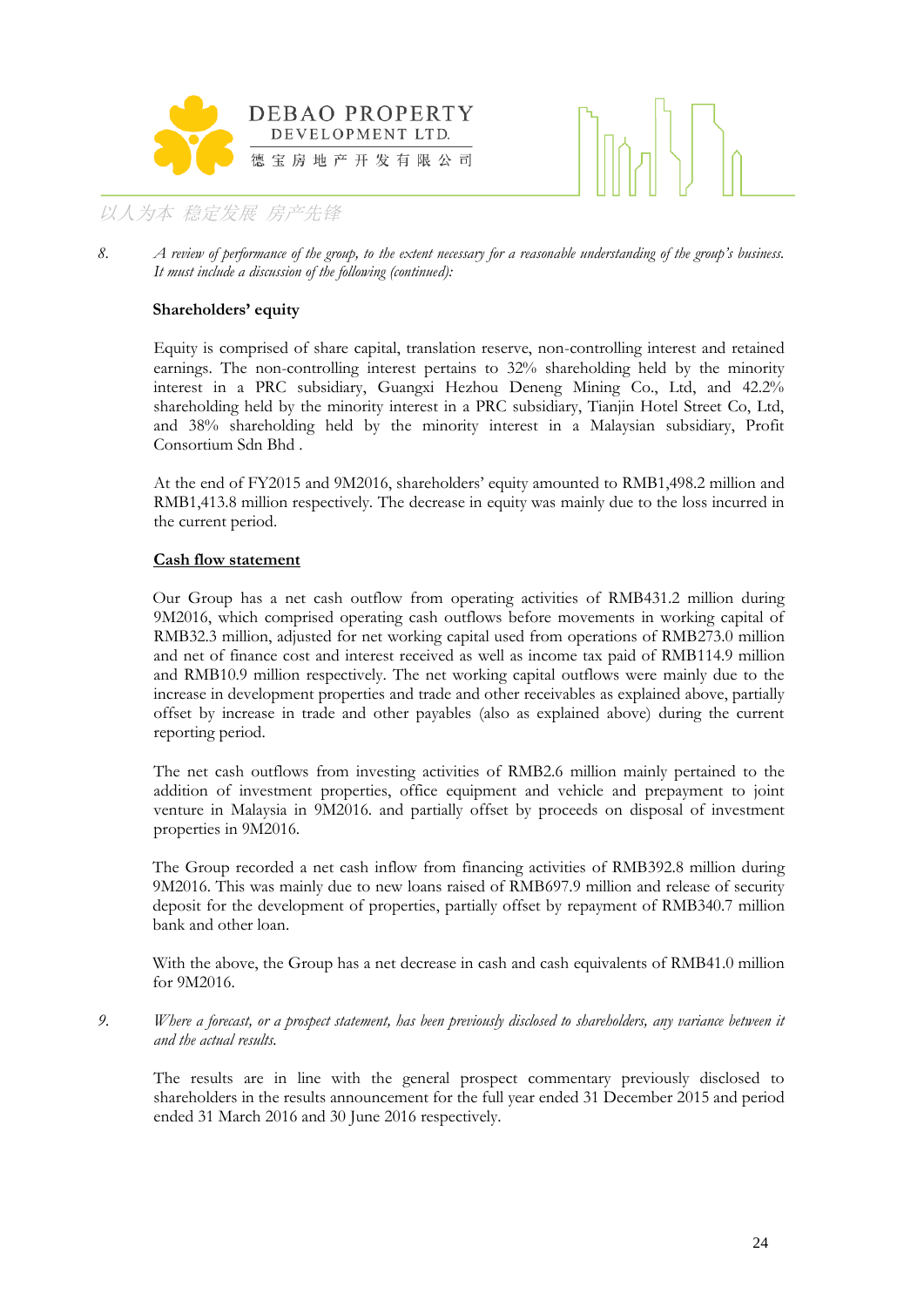



*10(a). A commentary at the date of the announcement of the significant trends and competitive conditions of the industry in which the group operates and any known factors or events that may affect the group in the next reporting period and the next 12 months.*

### **Market Outlook**

Both the Chinese central government and the local government have taken some positive measures to stimulate interest in property in 2016 and aimed at ensuring the healthy development of property market. Thus we have observed that transacted property average selling prices per sqm in Foshan has increased 12.47% during the current reporting period, from RMB8,634 per sqm(See Note 1 below) in 9M2015 to RMB9,711 per sqm(See Note 1 below) in 9M2016. Meanwhile, transaction volumes have increased from 3.4936 million sqm(1) in 9M2015 to 5.4530 million sqm(See Note 1 below) in 9M2016, an increase of approximately 56.09%.

### **Project Updates**

As at 30 September 2016, the Group has five development projects with a gross floor area ("GFA") of approximately 1.91 million sqm under development and approximately 0.5 million sqm of land held for future development, including four projects located at Kuala Lumpur in Malaysia, Project Kuchai Lama, Project Cheras Mahkota, Imbi Land and Project Plaza Rakyat. These are expected to be separately completed in various phases up to 2022, providing us with secure and visible business growth opportunities in the foreseeable future. In relation to commercial projects, apart from Sihui City Mall-a residential and shopping mall development project, the Group has a redevelopment project (hotel and shopping mall) in Tianjin Heping District, Nanshi Hotels Street (天津市和平区南市旅馆街)-Tianjin Boulevard. At the same time, the Group will continue to source for quality and commercially viable new land reserves both in China and overseas, including retail mall development, redevelopment of industrial land as well as tourism development projects.

### **Shanshui Longpan, Phase 1 and Phase 1(ii) villas**

The Shanshui Longpan, Phase 1 and Phase 1(ii) villas have a saleable GFA of approximately 69,900 sqm (revised) and 36,300 sqm (revised) respectively, of which approximately 69,900 sqm and 36,300 sqm have launched for pre-sales. Starting from October 2011, the Group has handed over those completed units of Phase 1 villas to the buyers in batches. We have also commenced the handover of the Phase 1(ii) villas in batches since October 2012.

### **Shanshui Longpan, Phase 2(i) Villas**

Phase 2(i) Villas of Shanshui Longpan, have a GFA of approximately 42,400 sqm, of which approximately 34,206 sqm have been launched for pre-sales and approximately 26,431 sqm have secured expression of interest to purchase as at 30 September 2016.

### **Shanshui Longpan, Phase 3 high rise Flats No.1-10**

Phase 3 high rise of Shanshui Longpan, the construction works which was started since March 2013, has a GFA of approximately 710,000 (revised) sqm, of which approximately 80,000 sqm have been launched for pre-sales and approximately 68,979 sqm have secured expression of interest to purchase as at 30 September 2016.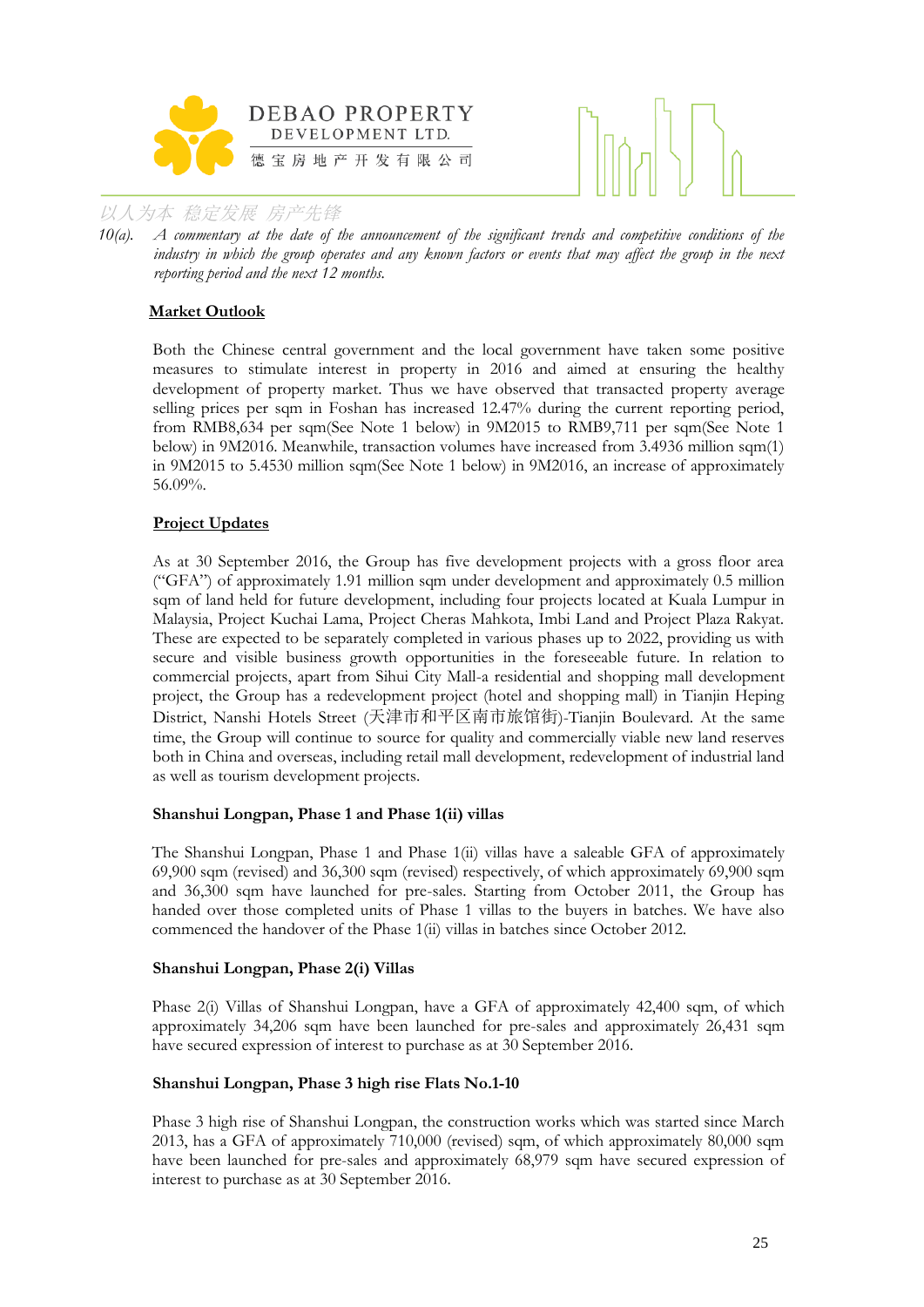



*10(b). A commentary at the date of the announcement of the significant trends and competitive conditions of the industry in which the group operates and any known factors or events that may affect the group in the next reporting period and the next 12 months (continued).*

### **Sihui City Mall**

Sihui City Mall has a GFA of approximately 155,100 (revised) sqm, of which approximately 133,863 sqm have been launched for pre-sales and approximately 50,229 sqm have secured expressions of interests to purchase as at 30 September 2016.

### **Jin Long Garden – South Zone (Phase 2)**

The total saleable GFA of Jin Long Garden – South Zone (Phase 2) is approximately 83,700 sqm (revised), of which approximately 83,700 sqm have been launched for pre-sales (in stages) and some of those completed units have been handed over to the buyers since early July 2012.

The accumulated sales/pre-sales(See Note 2 below) status of our projects as at 30 September 2016 are as follows :

| Projects                                             | Sales/Pre-sales Value<br>- RMB'000 | Sales/Pre-sales GFA<br>$-Sq$ m | Approximate<br>$ASP/Sq m - RMB$ | Estimated<br>Percentage of<br>Completion |
|------------------------------------------------------|------------------------------------|--------------------------------|---------------------------------|------------------------------------------|
| Shanshui Longpan Phase 1<br>Villas                   | 754.857                            | 53,528                         | 14,102                          | 99%-100%                                 |
| Phase<br>Shanshui<br>Longpan<br>1(ii) Villas         | 286,145                            | 17,077                         | 16,757                          | 100%                                     |
| Jin Long Garden - South<br>Zone                      | 805,783                            | 79,349                         | 10,155                          | 100%                                     |
| Jiangnan Minju Phases 5 and<br>6                     | 987,484                            | 145,045                        | 6,808                           | 100%                                     |
| Shanshui Longpan Phase 3<br>High Rises Flats No.1-10 | 337,002                            | 68,979                         | 4.886                           | 100%                                     |
| Sihui City Mall                                      | 317,955                            | 50,229                         | 6,330                           | 99-100%                                  |
| Shanshui Longpan Phase 2(i)<br>Villas                | 192,033                            | 26,431                         | 7,265                           | 70%                                      |
| Total                                                | 3,681,259                          | 440,637                        | 8.354                           | NA                                       |

The sales/pre-sales(See Note 2 below) of our projects for 9M2016 are as follows:

| Projects                                             | Sales/Pre-sales Value<br>$-RMB'000$ | Sales/Pre-sales GFA<br>$-Sq$ m | Approximate<br>$ASP/Sq m - RMB$ | Estimated<br>Percentage of<br>Completion |
|------------------------------------------------------|-------------------------------------|--------------------------------|---------------------------------|------------------------------------------|
| Shanshui Longpan Phase 1<br>Villas                   | 13.039                              | 930                            | 14.024                          | 99%-100%                                 |
| Shanshui<br>Phase<br>Longpan<br>1(ii) Villas         | 35,188                              | 2.001                          | 17,581                          | 100%                                     |
| Jin Long Garden - South<br>Zone                      | 7,755                               | 877                            | 8.842                           | 100%                                     |
| Jiangnan Minju Phases 5 and<br>6                     | 2,142                               | 239                            | 8,978                           | 100%                                     |
| Shanshui Longpan Phase 3<br>High Rises Flats No.1-10 | 69.940                              | 14,760                         | 4,739                           | 100%                                     |
| Sihui City Mall<br>Shanshui<br>Phase<br>Longpan      | 106,074<br>136,247                  | 21,638<br>18,598               | 4.902<br>7,326                  | 99-100%<br>70%                           |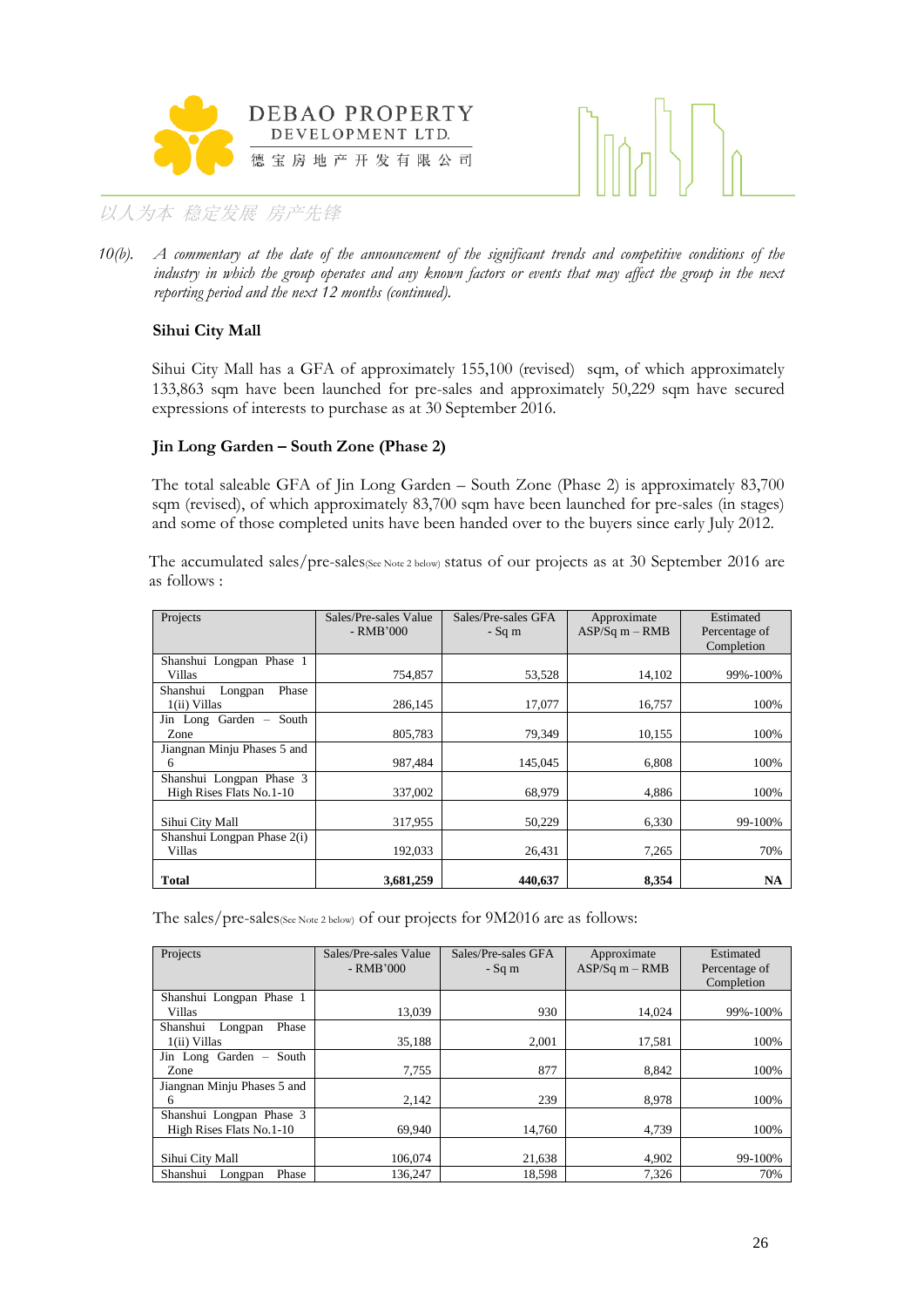

| 以人为本 稳定发展 房产先锋 |  |
|----------------|--|
|----------------|--|

| Villas<br>2(i) |         |        |       |            |
|----------------|---------|--------|-------|------------|
| <b>Total</b>   | 370.385 | 59,042 | 6.273 | NL<br>14TT |

*10(b). A commentary at the date of the announcement of the significant trends and competitive conditions of the industry in which the group operates and any known factors or events that may affect the group in the next reporting period and the next 12 months (continued).*

The sales/pre-sales(See Note 2 below) of our projects for 3Q2016 are as follows:

| Projects                                             | Sales/Pre-sales Value<br>$-RMB'000$ | Sales/Pre-sales GFA<br>$-Sq$ m | Approximate<br>$ASP/Sq m - RMB$ | Estimated<br>Percentage of<br>Completion |
|------------------------------------------------------|-------------------------------------|--------------------------------|---------------------------------|------------------------------------------|
| Shanshui Longpan Phase 1<br>Villas                   | 13,039                              | 930                            | 13,364                          | 99%-100%                                 |
| Phase<br>Shanshui<br>Longpan<br>1(ii) Villas         | 17,523                              | 842                            | 20,820                          | 100%                                     |
| Jin Long Garden - South<br>Zone                      | 3.087                               | 551                            | 6,208                           | 100%                                     |
| Jiangnan Minju Phases 5 and<br>6                     | 396                                 | 60                             | 6,600                           | 100%                                     |
| Shanshui Longpan Phase 3<br>High Rises Flats No.1-10 | 27,713                              | 4,614                          | 5,168                           | 100%                                     |
| Sihui City Mall                                      | 45,440                              | 9.764                          | 4.654                           | 99-100%                                  |
| Phase<br>Shanshui Longpan<br>2(i) Villas             | 45,811                              | 6,043                          | 7,580                           | 70%                                      |
| <b>Total</b>                                         | 153,009                             | 22,804                         | 6,710                           | NA                                       |

Pursuant to the effect of INT FRS 115*,* the sales for Jiangnan Minju Phases 5 and 6, and Shanshui Longpan Phase 1 and 1(ii) villas and parts of Phase 3 High Rises in 2016 have been recognised as revenue in the current reporting periods. The accumulated sales for Jin Long Garden – South Zone (Phase 2) (a 55% joint-ventured project) have also been be recognised in 2016 when handed over.

The Group remains cautious about the outlook of the property market, Nonetheless, the Group will strategically continue to explore opportunities for investment properties.

### **Notes**

*(1) Source from Bureau of Housing and Urban-Rural Development of Foshan (http://www.fsjw.gov.cn/spfxs/sjtj/) (2) Sales/pre-sales with certainty on receipt of purchase consideration, including those not ready for handover or key collections*

### *11. Dividend*

*(a) Current Financial Period Reported on*

None.

*(b) Corresponding Period of the Immediately Preceding Financial Year*

None.

*(c) Date payable*

Not applicable.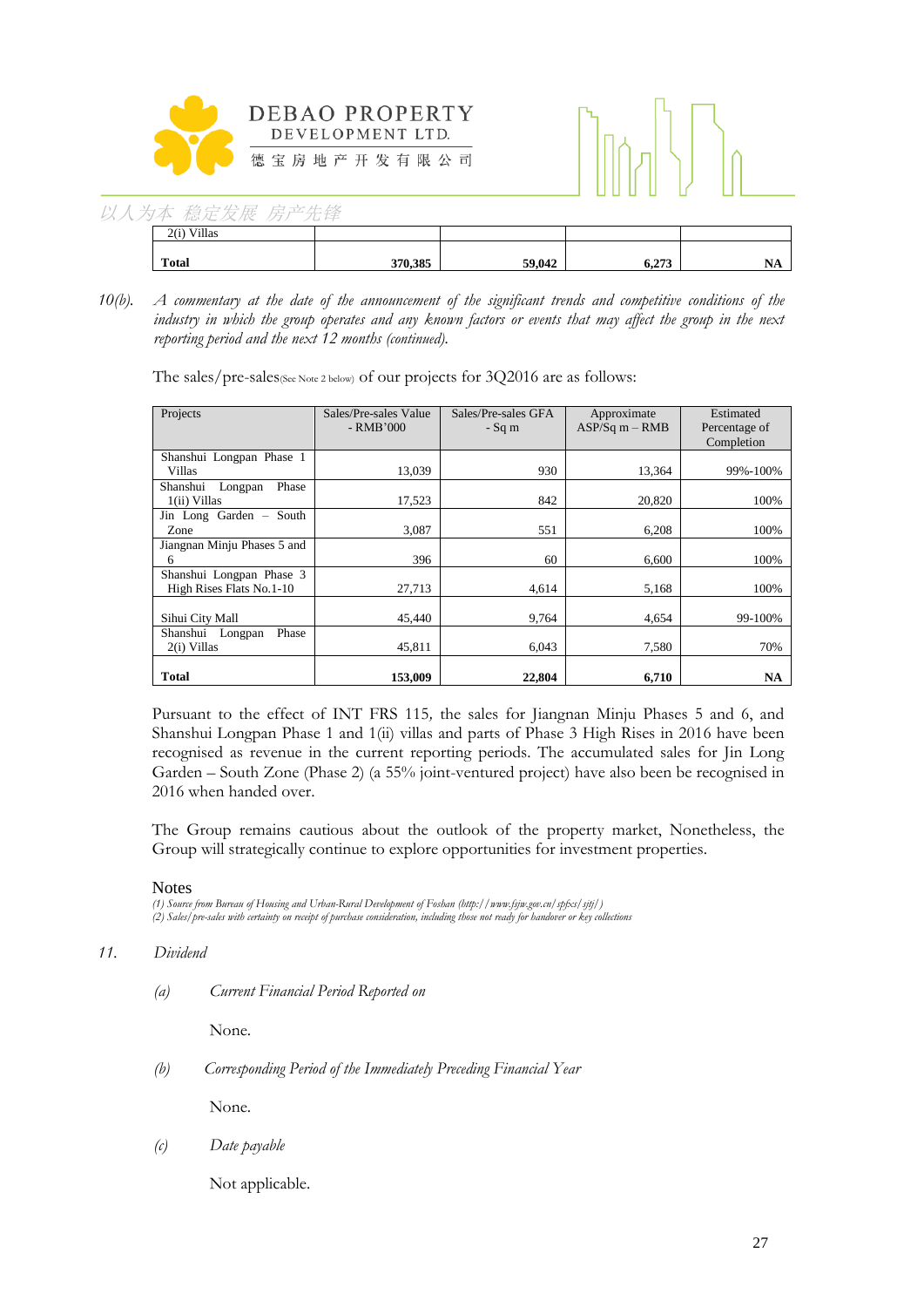

 $\langle |\rangle_{0}$ 

以人为本 稳定发展 房产先锋

- *11. Dividend(continued)*
	- *(d) Books closure date*

Not applicable.

*12. If no dividend has been declared/recommended, a statement to that effect.*

There is no dividend has been declared/recommended.

*13. Interested Person Transactions*

|                           | Aggregate value of all      |                              |
|---------------------------|-----------------------------|------------------------------|
|                           | interested person           |                              |
|                           | transactions during the     |                              |
|                           | financial period under      | Aggregate value of all       |
|                           | review (excluding           | interest person transactions |
|                           | transactions less than      | conducted under              |
|                           | S\$100,000 and transactions | shareholders' mandate        |
|                           | conducted under             | pursuant to Rule 920         |
|                           | shareholders' mandate       | (excluding transaction less  |
|                           | pursuant to Rule 920)       | than S\$100,000)             |
| Name of interested person | 9M2016                      | 9M2016                       |
| Zhong Yu Xin (1)          | S\$ 411,033 <sup>(2)</sup>  |                              |

Notes:

- *(1) Mr Zhong Yu Xin is the brother of our Executive Director, Mr Zhong Yu Zhao.*
- (2) *Lease of Debao Hotel.*

### BY ORDER OF THE BOARD

Yuan Le Sheng

Executive Chairman and CEO 8 November 2016